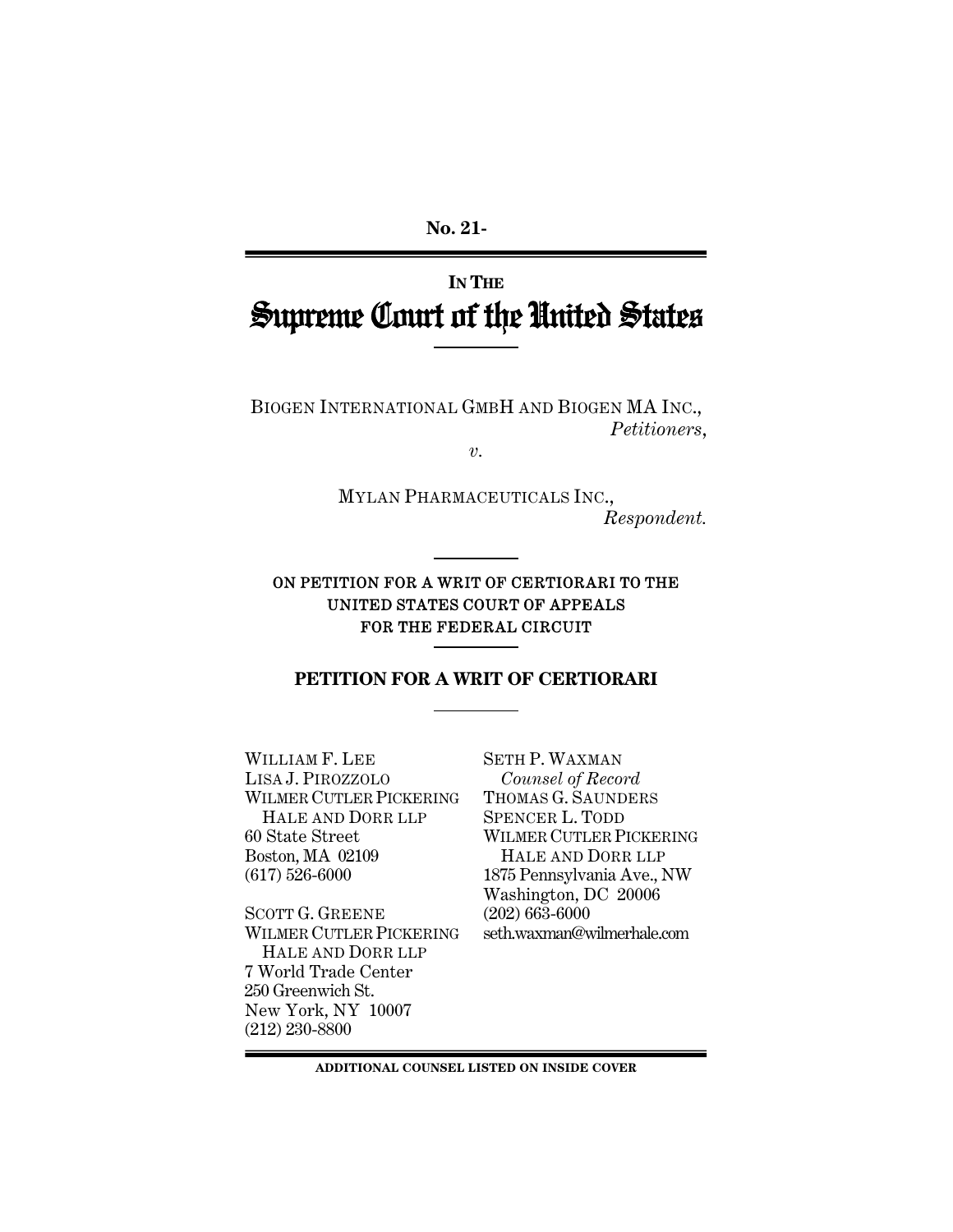J. MICHAEL JAKES JAMES B. MONROE PAUL W. BROWNING JASON L. ROMRELL FINNEGAN HENDERSON FARABOW GARRETT & DUNNER LLP 901 New York Ave., NW Washington, DC 20001  $(202)$  408-4000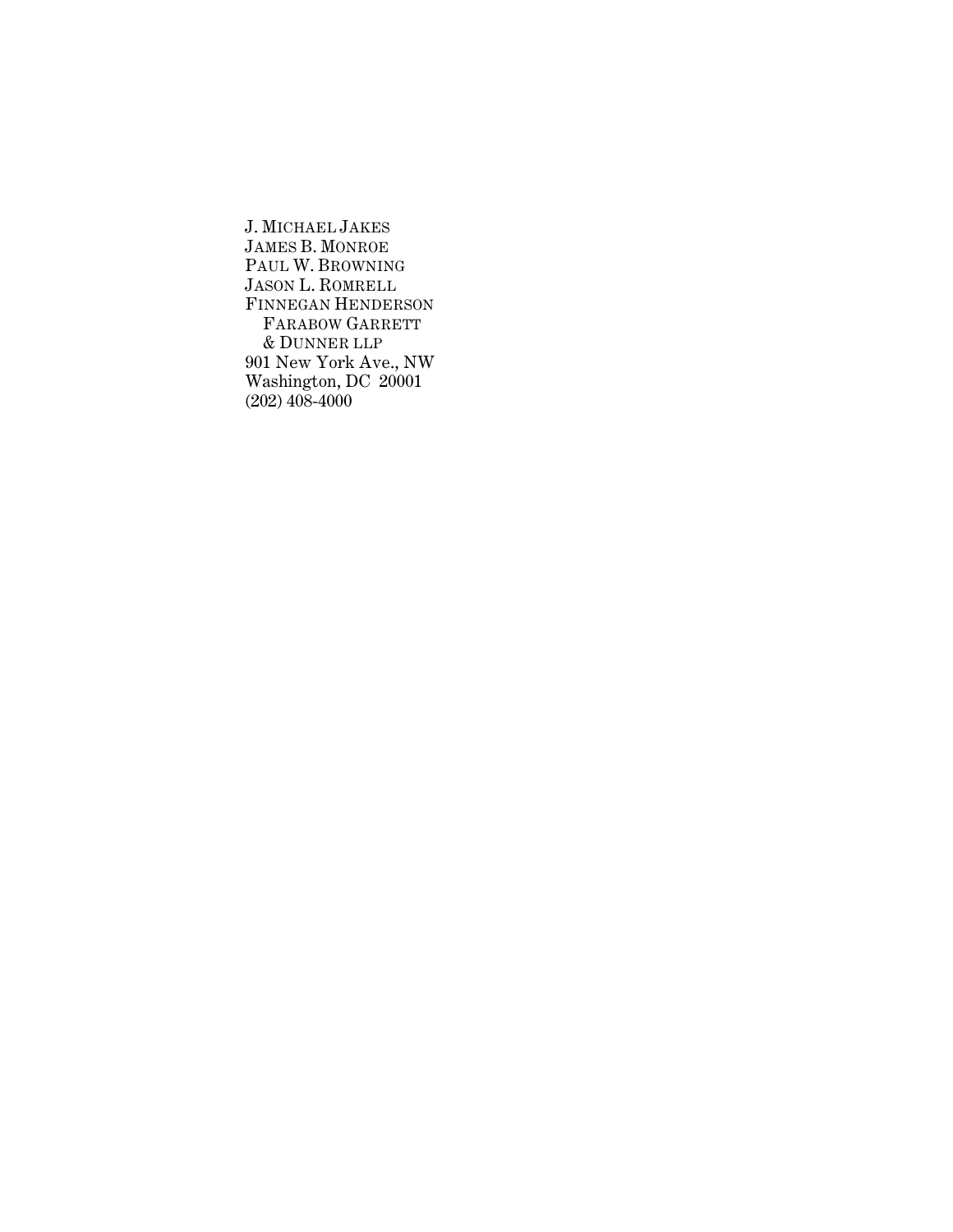#### **QUESTION PRESENTED**

Biogen's asserted patent, which claims methods of treating multiple sclerosis by orally administering 480 mg/day of dimethyl fumarate (DMF), expressly states that "an effective dose of DMF … to be administered to a subject orally can be from … about 480 mg to about 720 mg per day." Over a dissent from the panel decision and the dissent of three additional judges from the denial of rehearing en banc, the Federal Circuit nonetheless held that Biogen's patent did not satisfy 35 U.S.C. § 112's requirement to provide a "written description of the invention" because the patent's description of the claimed dose did not include data proving the 480 mg/day dose's efficacy, the claimed effective dose was "listed only once" in the specification, and the patent disclosed other inventions as well.

The question presented is:

Is 35 U.S.C. § 112's requirement that a patent specification "contain a written description of the invention" met when the specification describes the invention, or must the specification also disclose data that demonstrates the claimed invention is "effective" and emphasize the claimed invention by singling it out and describing it more than once?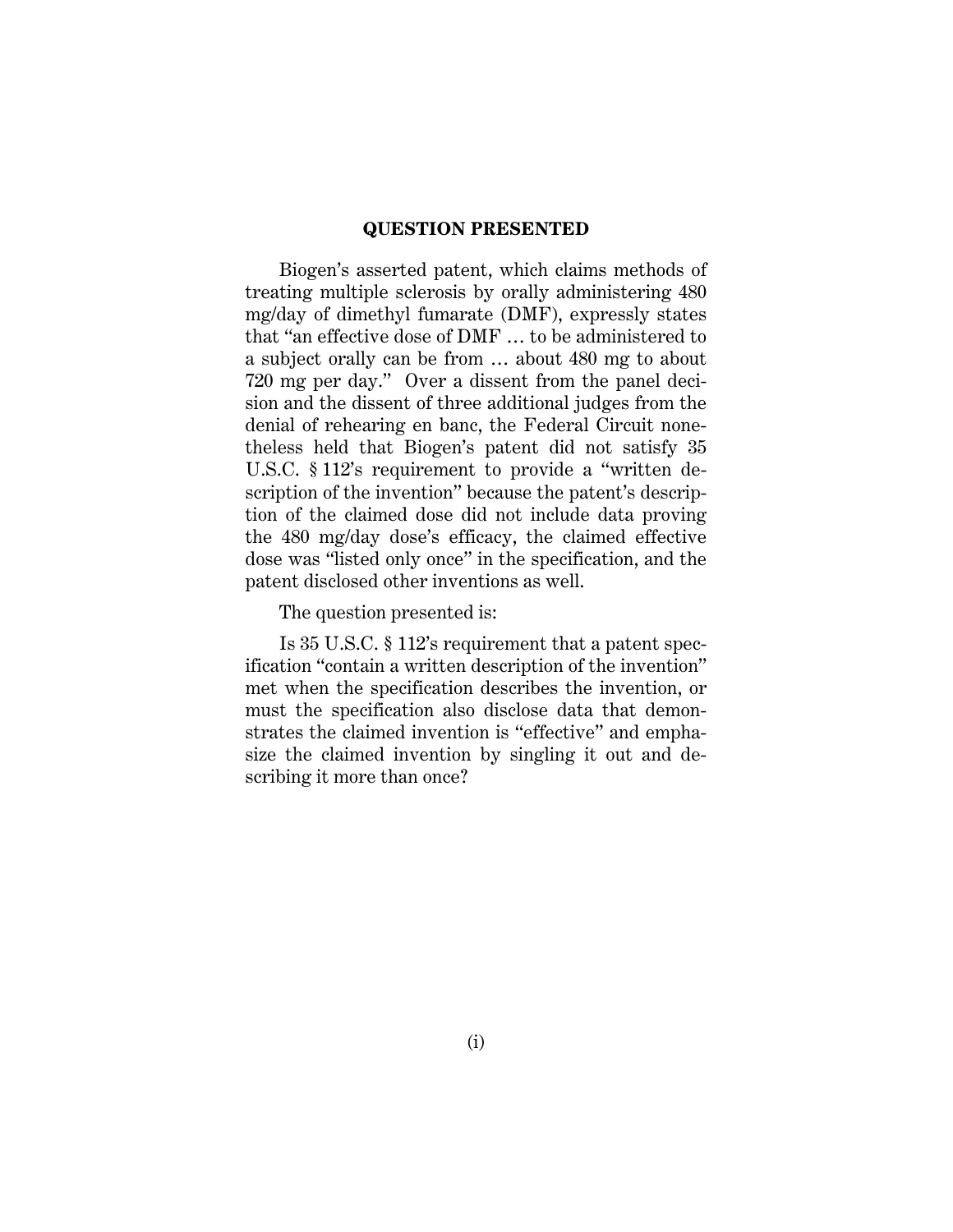#### **CORPORATE DISCLOSURE STATEMENT**

Petitioners Biogen International GmbH and Biogen MA Inc. (collectively "Biogen") are owned directly, or indirectly, by Biogen Inc. No other publicly held company owns 10% or more of Petitioners' stock.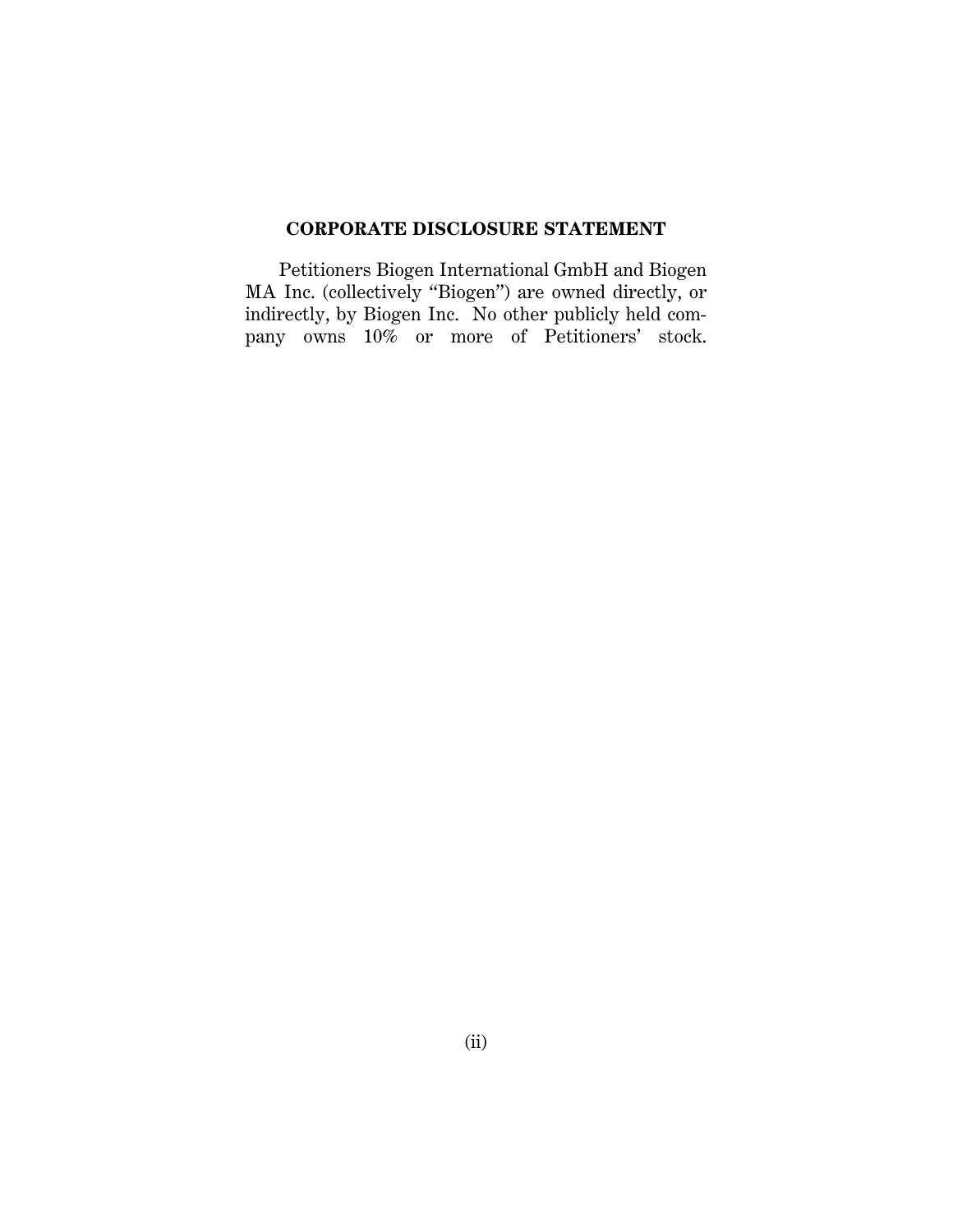# **TABLE OF CONTENTS**

|                                                                                            | Page |
|--------------------------------------------------------------------------------------------|------|
|                                                                                            |      |
| CORPORATE DISCLOSURE STATEMENTii                                                           |      |
|                                                                                            |      |
|                                                                                            |      |
|                                                                                            |      |
| STATUTORY PROVISION INVOLVED 1                                                             |      |
|                                                                                            |      |
|                                                                                            |      |
| A. Patents And Patent Prosecution  4                                                       |      |
| B.<br>Section 112's Written Description                                                    |      |
| Biogen's Development Of Tecfidera® 10<br>C.                                                |      |
| D.                                                                                         |      |
|                                                                                            |      |
|                                                                                            |      |
| REASONS FOR GRANTING THE PETITION  19                                                      |      |
| Ī.<br>The Federal Circuit's Decision Conflicts<br>With The Text And Purpose Of Section 112 |      |
| The Federal Circuit's Decision Threatens<br>II.<br>Innovation And Warrants Review By This  |      |
|                                                                                            |      |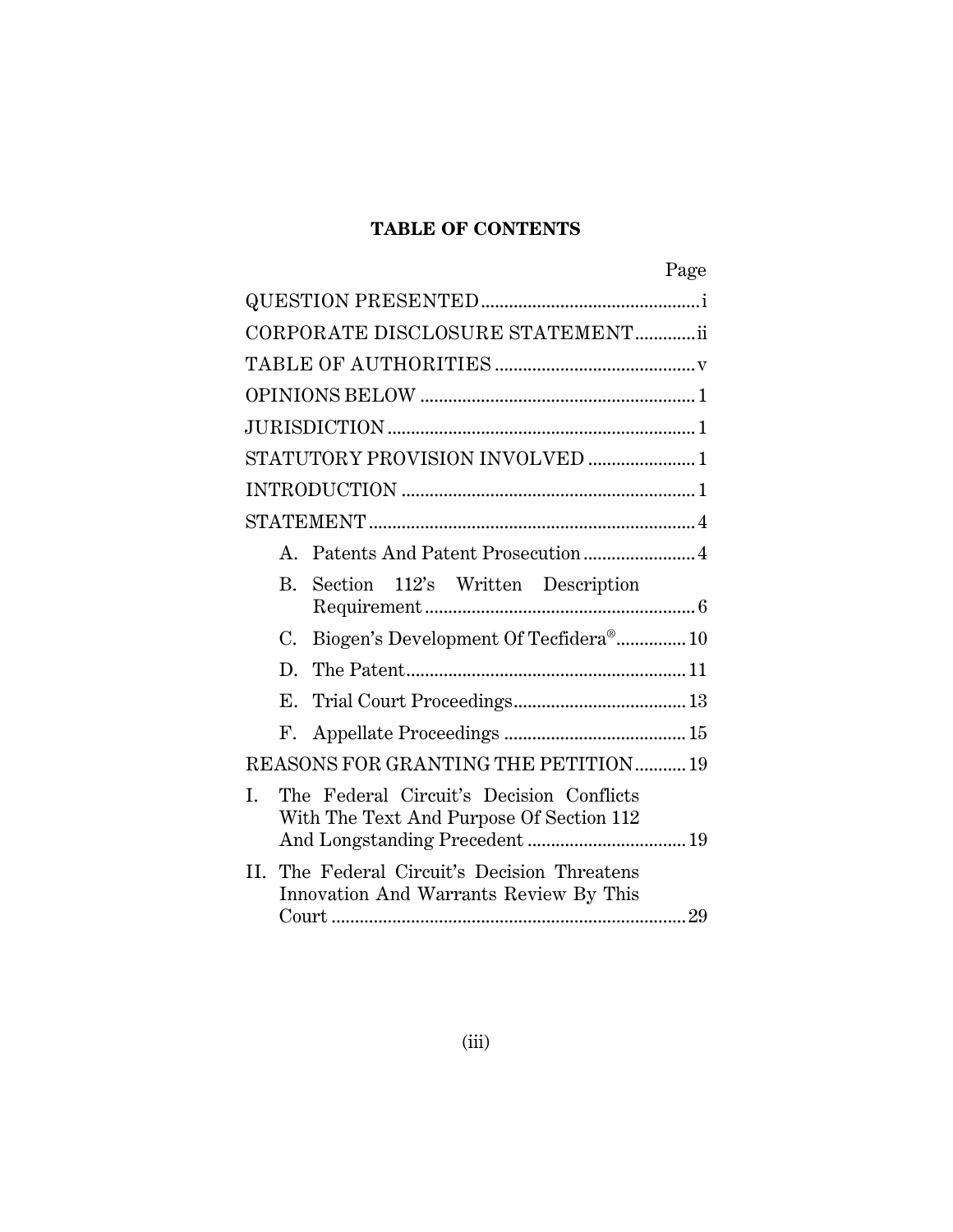# **TABLE OF CONTENTS—Continued**

|--|

| III. The Federal Circuit Is Internally Divided<br>On A Frequently Recurring Question,<br>Creating A Substantial Risk Of<br>Inconsistent And Panel-Dependent                  |  |
|------------------------------------------------------------------------------------------------------------------------------------------------------------------------------|--|
| IV. This Case Is An Ideal Vehicle For<br>Addressing This Important Legal Question 34                                                                                         |  |
|                                                                                                                                                                              |  |
| APPENDIX A: Opinion of the United States<br>Court of Appeals for the Federal Circuit,                                                                                        |  |
| APPENDIX B: Order of the United States<br>Court of Appeals for the Federal Circuit<br>denying petition for panel rehearing and<br>rehearing en banc, dated March 16, 202237a |  |
| APPENDIX C: Memorandum opinion and or-<br>der of the United States District Court for<br>the Northern District of West Virginia,                                             |  |
| APPENDIX D: Judgment of the United States<br>District Court for the Northern District of                                                                                     |  |

iv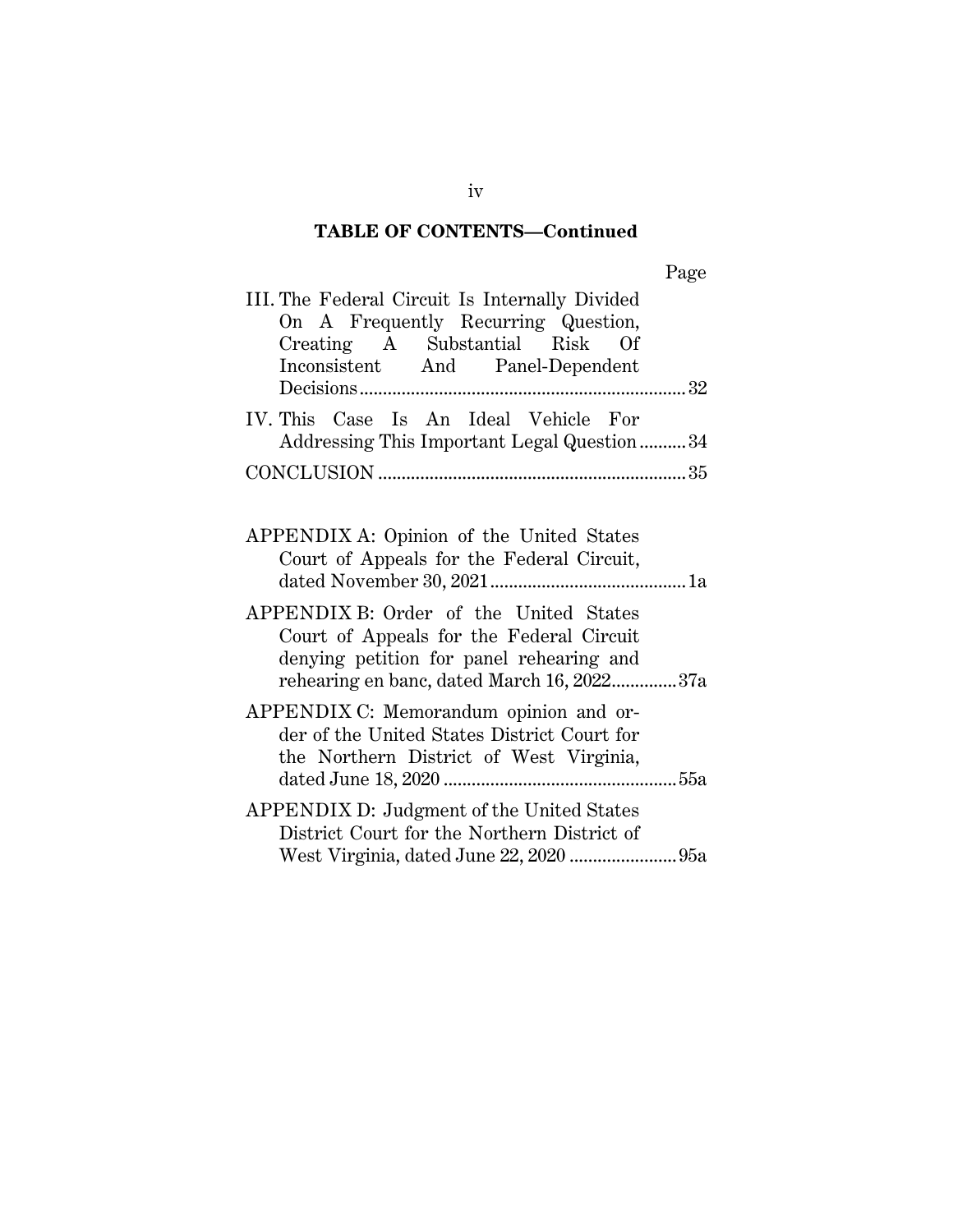## **TABLE OF AUTHORITIES**

# **CASES**

| Ariad Pharmaceuticals, Inc. v. Eli Lilly & Co.,<br>598 F.3d 1336 (Fed. Cir. 2010)  9, 10, 21, 22 |
|--------------------------------------------------------------------------------------------------|
| Enzo Biochem, Inc. v. Gen-Probe Inc., 323 F.3d                                                   |
| $Evans$ v. $Eaton$ , 20 U.S. (7 Wheat.) 356 (1822)7                                              |
|                                                                                                  |
| Halo Electronics, Inc. v. Pulse Electronics,                                                     |
| <i>In re Brana</i> , 51 F.3d 1560 (Fed. Cir. 1995)23, 31                                         |
|                                                                                                  |
| Landgraf v. USI Film Products, 511 U.S. 244                                                      |
| LizardTech, Inc. v. Earth Resource Mapping,                                                      |
| Markman v. Westview Instruments, Inc., 517                                                       |
| Moba, B.V. v. Diamond Automation, Inc., 325                                                      |
| Mylan Pharmaceuticals Inc. v. Biogen MA<br>Inc., IPR2018-01403, Paper No. 98                     |
| Nautilus, Inc. v. Biosig Instruments, Inc., 572                                                  |
| Novozymes A/S v. DuPont Nutrition Biosci-<br>ences APS, 723 F.3d 1336 (Fed. Cir. 2013) 9         |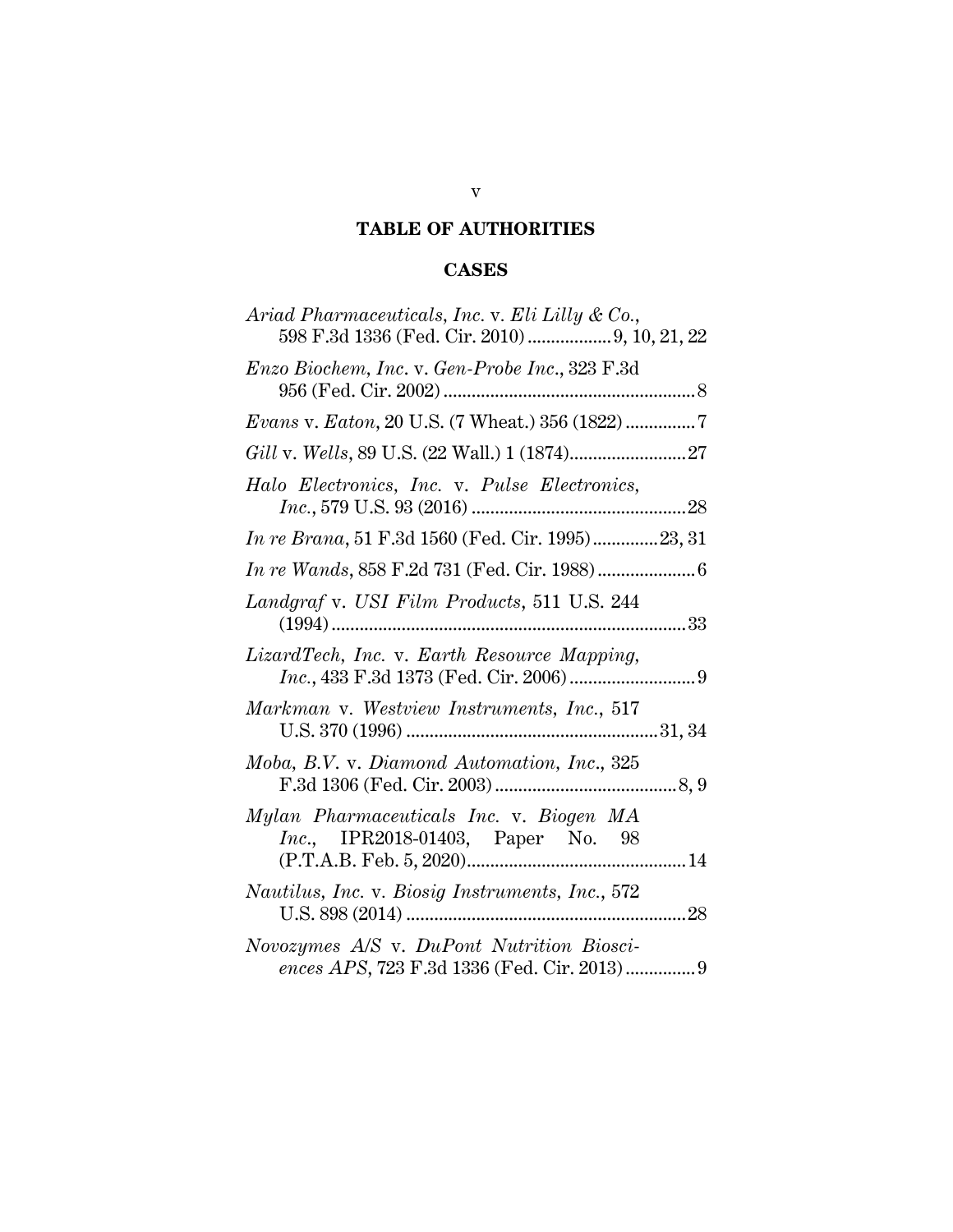# **TABLE OF AUTHORITIES—Continued**

| Nuvo Pharmaceuticals (Ireland) Designated<br>Activity Co. v. Dr. Reddy's Laboratories |
|---------------------------------------------------------------------------------------|
| Octane Fitness, LLC v. ICON Health & Fit-                                             |
| Permutit Co. v. Graver Corp., 284 U.S. 52                                             |
| <i>Pfaff</i> v. Wells <i>Electronics</i> , <i>Inc.</i> , 525 U.S. 55                  |
| Schriber-Schroth Co. v. Cleveland Trust Co.,                                          |
| Snitzer v. Etzel, 465 F.2d 899 (C.C.P.A. 1972). 27                                    |
| The Telephone Cases, 126 U.S. 1 (1888) 3, 24, 25                                      |
| University of Rochester v. G.D. Searle & Co.,                                         |
| Vanda Pharmaceuticals Inc. v. West-Ward<br>Pharmaceuticals International Ltd., 887    |

# **STATUTES, REGULATIONS, AND LEGISLATIVE MATERIALS**

| 35 U.S.C. |  |
|-----------|--|
|           |  |
|           |  |
|           |  |
|           |  |
|           |  |

vi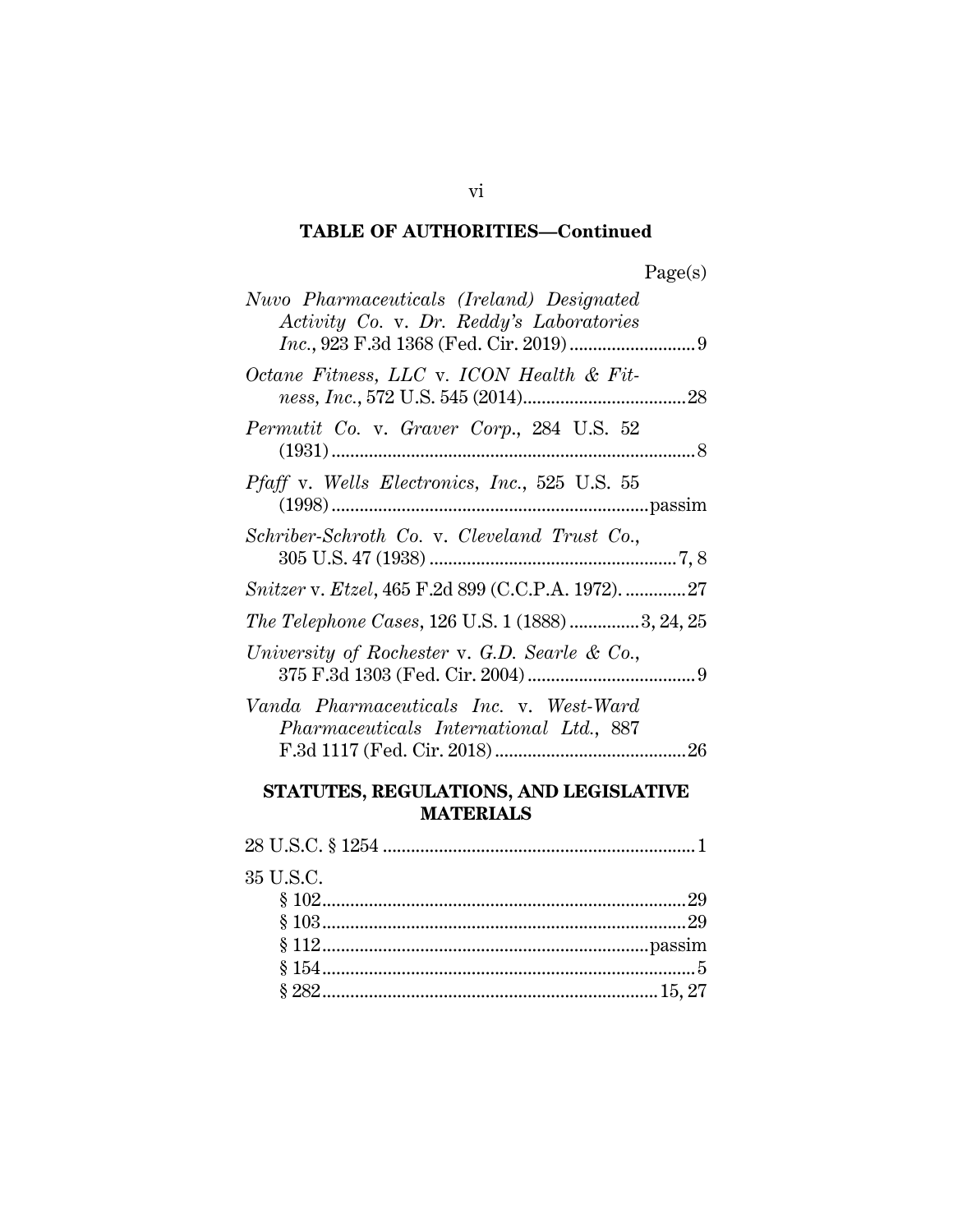## **TABLE OF AUTHORITIES—Continued**

| Page(s) |
|---------|
|         |
|         |
|         |
|         |
|         |
|         |
|         |

## **OTHER AUTHORITIES**

| American Heritage College Dictionary (4th ed.                                                                                                  |
|------------------------------------------------------------------------------------------------------------------------------------------------|
|                                                                                                                                                |
|                                                                                                                                                |
| 4A Chisum, Donald S., Chisum on Patents                                                                                                        |
| DiMasi, Joseph A., et al., <i>Innovation in the</i><br>Pharmaceutical Industry: New Estimates<br>of R&D Costs, 47 J. Health Econ. 20 (2016) 30 |
| Grabowski, Henry G., et al., <i>The Roles of Pa-</i><br>tents and Research and Development In-<br>centives in Biopharmaceutical Innovation,    |
| Manual of Patent Examining Procedure (9th<br>ed. rev. 10, June 2020), https://www.uspto.                                                       |
| <i>Merriam-Webster Dictionary</i> , https://www.<br>merriam-webster.com/dictionary/<br>21                                                      |

vii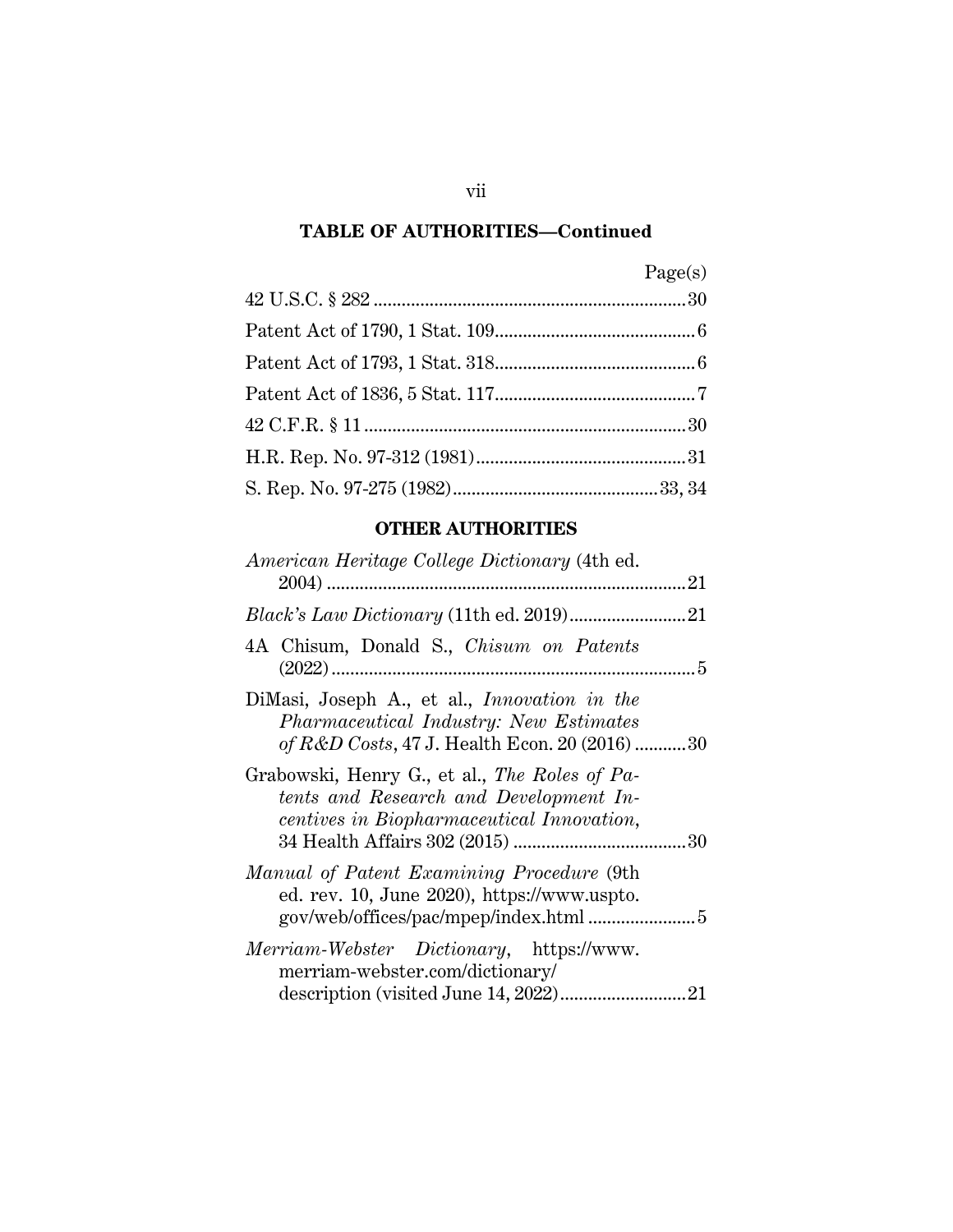# **TABLE OF AUTHORITIES—Continued**

| Rabinowitz, Aaron B., <i>Ending the Invalidity</i><br>Shell Game: Stabilizing the Application of<br>the Written Description Requirement in<br>Patent Litigation, 12 Minn. J.L. Sci. &   |  |
|-----------------------------------------------------------------------------------------------------------------------------------------------------------------------------------------|--|
|                                                                                                                                                                                         |  |
| Thomas, David, et al., <i>Clinical Development</i><br>Success Rates and Contributing Factors<br>2011-2020, BIO (2001), https://go.bio.org/rs/<br>490-EHZ-999/images/ClinicalDevelopment |  |
| Webster's Third New International Dictionary                                                                                                                                            |  |
| Yu, Allen K., The En Banc Federal Circuit's<br>Written Description Requirement: Time<br>for the Supreme Court to Reverse Again?,                                                        |  |

viii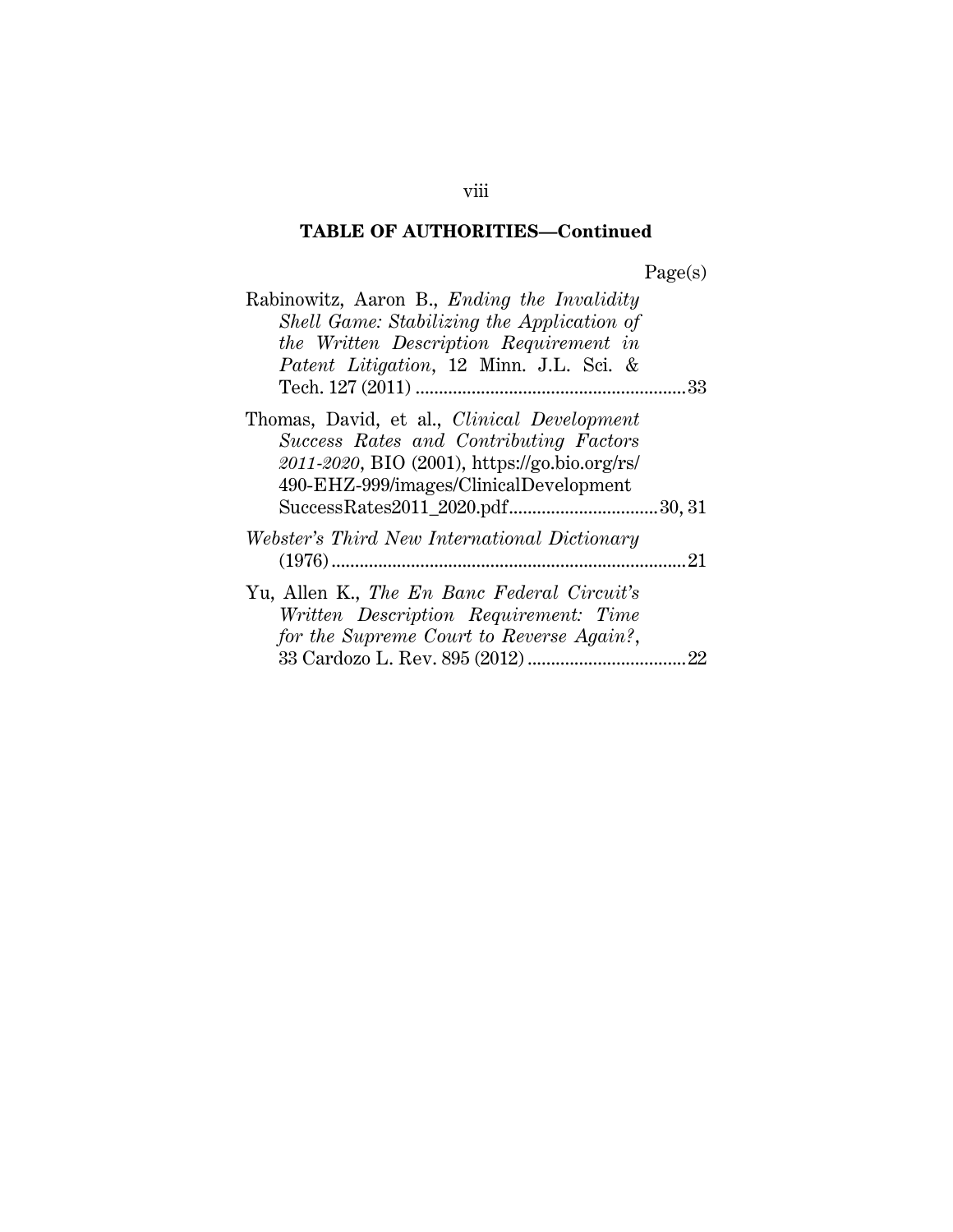#### **OPINIONS BELOW**

The opinion of the Federal Circuit (App.1a-35a) is reported at 18 F.4th 1333. The Federal Circuit's order denying rehearing en banc, along with the dissenting opinion (App.37a-54a), is reported at 28 F.4th 1194. The district court's memorandum containing its findings of facts and conclusions of law (App.55a-93a) is unreported.

#### **JURISDICTION**

The Federal Circuit entered judgment on November 30, 2021. The court denied Biogen's timely petition for rehearing en banc on March 16, 2022. This Court has jurisdiction under 28 U.S.C. § 1254(1).

#### **STATUTORY PROVISION INVOLVED**

Section 112 of Title 35 of the U.S. Code provides in part:

The [patent] specification shall contain a written description of the invention, and of the manner and process of making and using it, in such full, clear, concise, and exact terms as to enable any person skilled in the art to which it pertains, or with which it is most nearly connected, to make and use the same, and shall set forth the best mode contemplated by the inventor of carrying out his invention.

## **INTRODUCTION**

This case presents a fundamental question of law that has fractured the Federal Circuit, and generated considerable confusion: What is required to satisfy 35 U.S.C. § 112's requirement that a patent provide a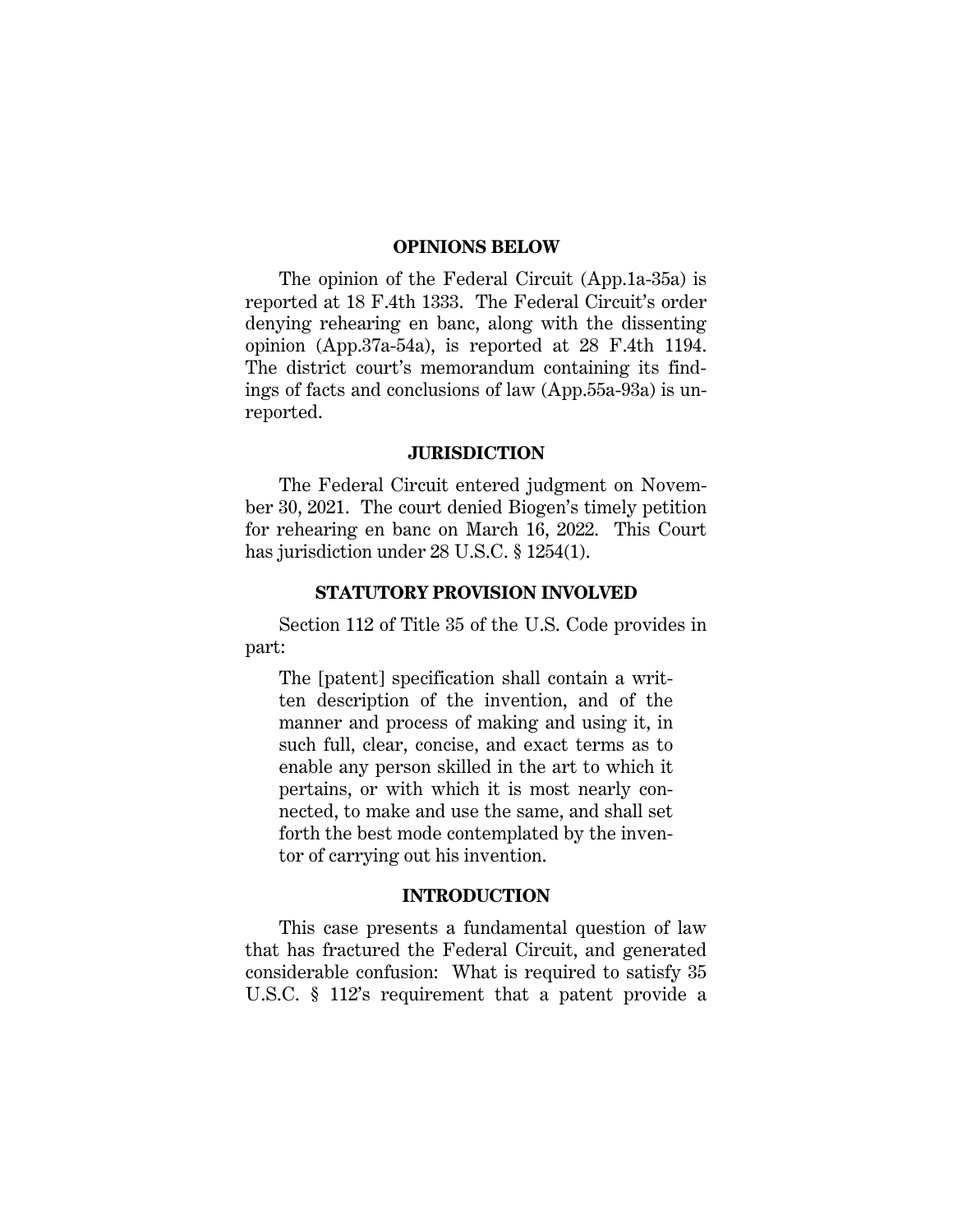"written description of the invention"? Rather than apply the statute's plain text, the Federal Circuit has created additional, atextual requirements that distort the statute's simple command to provide "written description of the invention" and conflict with this Court's precedent. This is an important and recurring issue, and the Court should grant review to restore the proper understanding of the statute as written and previously interpreted.

Biogen obtained a patent for a groundbreaking multiple sclerosis ("MS") treatment comprising orally administering a therapeutically effective amount of dimethyl fumarate ("DMF"), wherein a therapeutically effective amount is about 480 mg/day ("DMF480"). The patent's specification disclosed and linked together all elements of the claimed invention and expressly stated that "an effective dose of DMF … to be administered to a subject orally can be from … about 480 mg to about 720 mg per day." Nonetheless, a divided panel of the Federal Circuit held that Biogen's patent was invalid because it did not satisfy Section 112's written description requirement. The Federal Circuit reasoned that the patent specification did not include data *proving* the efficacy of the claimed dose, the claimed dose was "listed only once" in the specification, and the claimed dose was not singled out from the other inventions described in the patent.

The Federal Circuit's decision ignores Section 112's plain text, which requires only "a written description of the invention." That straightforward statutory language does not require proof of efficacy. Nor does it require that the patent applicant repeatedly describe or single out the claimed invention from other unclaimed disclosures. "Written description" means written description, no more and no less.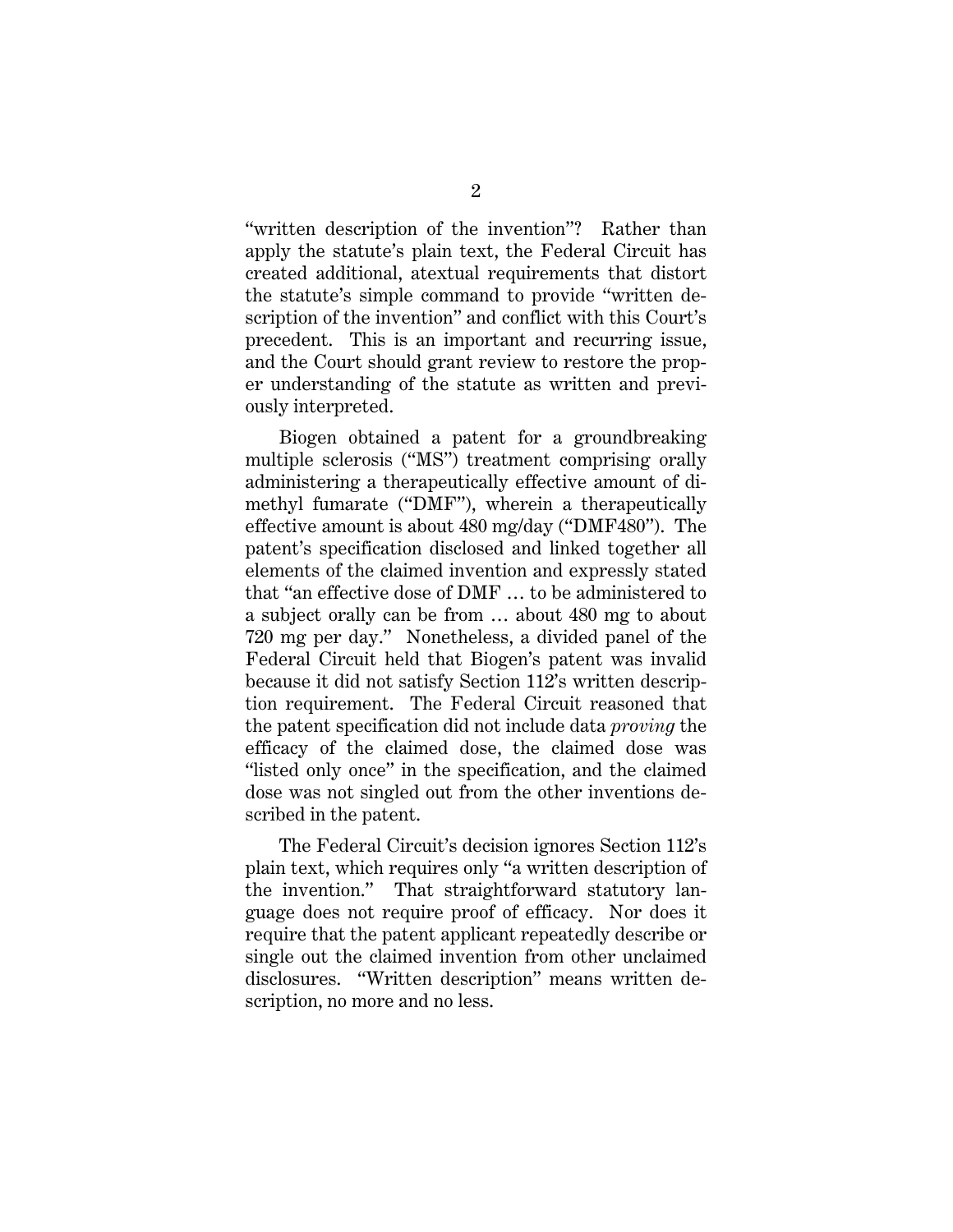The flaws in the Federal Circuit's ruling were laid bare by Judge O'Malley's dissent from the panel decision and the opinion of the three additional judges who dissented from the denial of rehearing en banc. Judge Lourie, writing for the en banc dissenters, explained that "this case, in which every claim limitation is expressly described in the disclosure of the patent specification, is at the farthest end of the spectrum of cases where written description has not been found." App.41a. The panel majority's decision, they noted, "imports extraneous considerations into the written description analysis and blurs the boundaries between the written description requirement and the other statutory requirements for patentability." *Id*. These are not simply "errors in one case" but rather an "erroneous broadening of the written description inquiry" that will affect future litigants. App.54a. Judge Lourie warned that this decision "creates confusion for future patent applicants and litigants regarding what is required to meet the written description requirement of 35 U.S.C. § 112." App.51a-52a.

Indeed, the atextual requirements imposed by the Federal Circuit are flatly inconsistent with this Court's precedent. For example, more than 130 years ago, this Court upheld Alexander Graham Bell's patent for the telephone, even though he had not yet constructed a working model. His patent was valid, this Court explained, because it "describe[d] accurately" the process of creating a telephone. *The Telephone Cases*, 126 U.S. 1, 535 (1888). More than a century later, this Court, citing that decision, reaffirmed the "well settled" rule "that an invention may be patented before it is reduced to practice." *Pfaff* v. *Wells Elecs., Inc.*, 525 U.S. 55, 61 (1998). The Federal Circuit's demand for proof of efficacy upends this long-standing principle.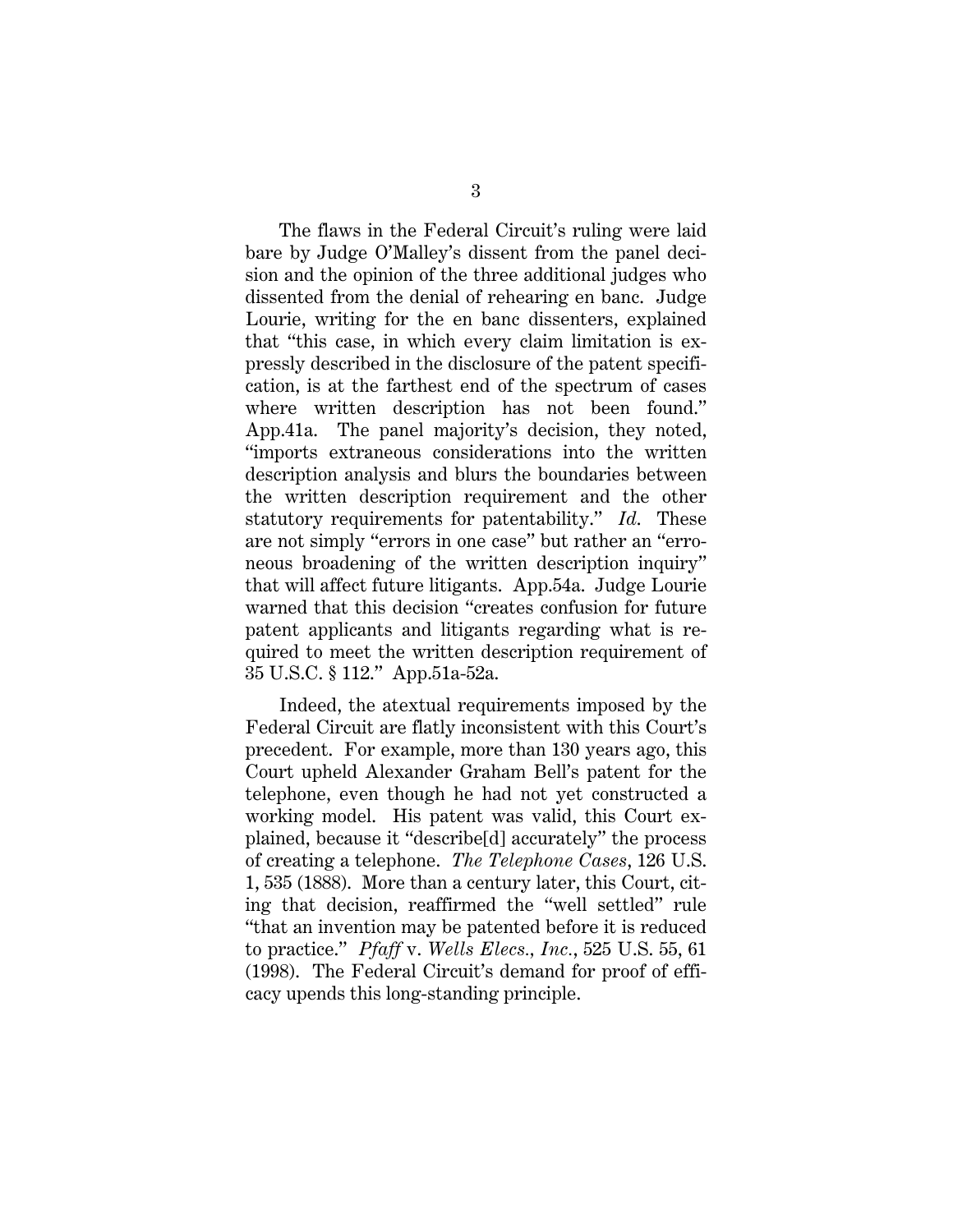The consequences of the Federal Circuit's erroneous decision will be dramatic, and will chill investment in innovative technologies, including life-altering medical treatments. And because every patent must comply with Section 112's written description requirement, the Federal Circuit's error will be felt well beyond the pharmaceutical industry.

The internal divisions within the Federal Circuit also promise to generate yet more confusion about what is necessary to comply with the written description requirement. The disagreement below reflects deep divisions over a fundamental feature of patent law. Those divisions create an unacceptable risk of inconsistent, panel-dependent decisions that will undermine the stability and certainty on which the patent system depends.

Because of the Federal Circuit's stark departure from the text of the statute and this Court's precedent, this case is an ideal vehicle to address an important question of law. This Court should act promptly to correct the Federal Circuit's serious errors and restore clarity to an issue integral to patent law. This Court should therefore grant the petition for certiorari and reverse.

#### **STATEMENT**

#### **A. Patents And Patent Prosecution**

A patent is divided into two main parts, the specification and the claims. The specification begins by providing relevant background and teaching the public about the improvements conceived by the inventors. The claims, which appear at the end of the patent, define the scope of the invention that the patent owner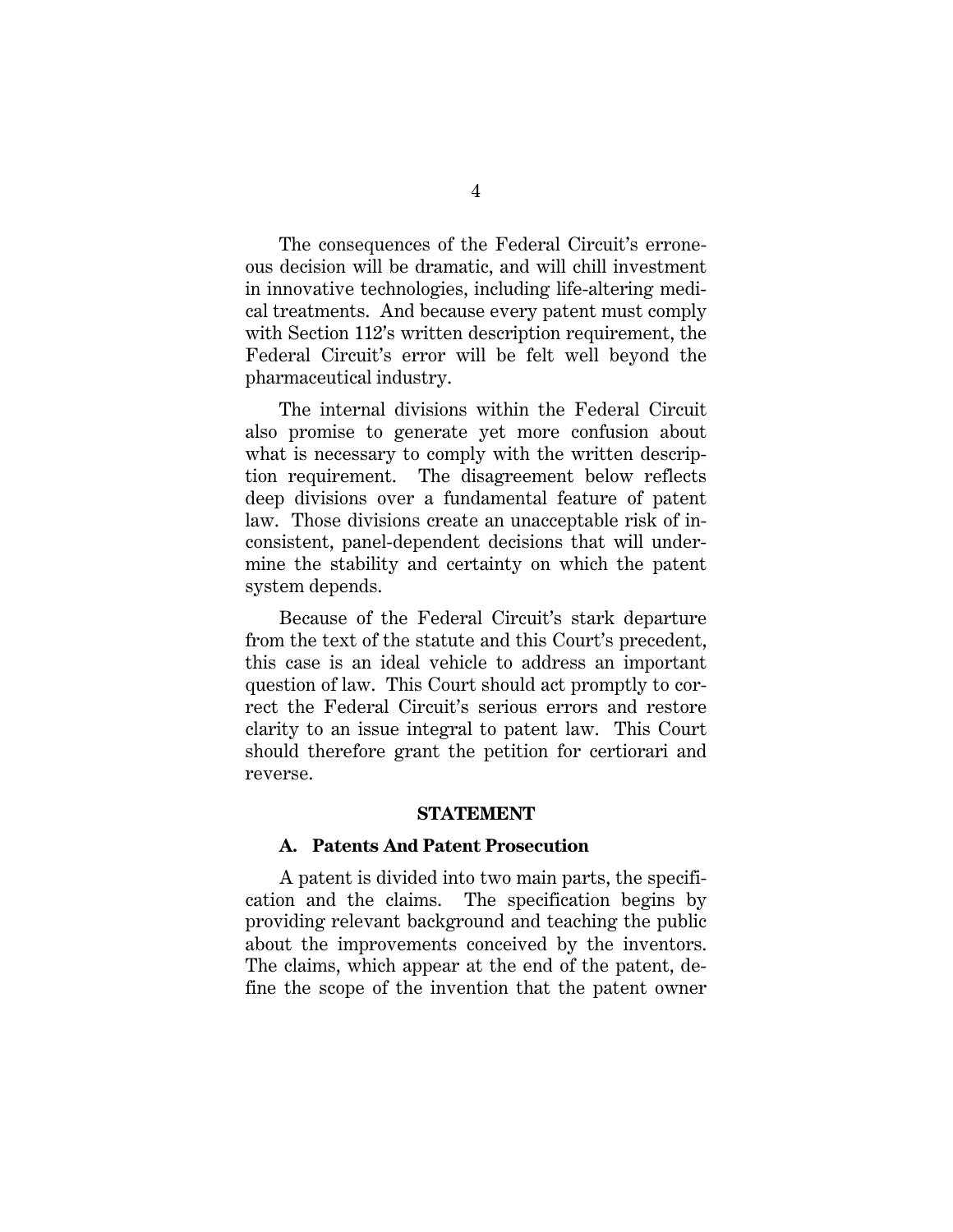has the exclusive right to make, use, sell, offer to sell, and import.

The claims of a patent often do not take their final form until long after a patent application has been filed. Applicants can amend their claims in response to the Patent and Trademark Office's rejections during the process known as patent "prosecution." In addition, a single "parent" patent application may disclose multiple improvements that are ultimately claimed in separate patents. For example, an applicant can file continuation or continuation-in-part applications that rely on the original disclosure contained in an earlier "priority" application but that issue as separate "child" or "grandchild" patents with different claims.<sup>1</sup> A patent's term is measured from its earliest claimed priority date, so although a series of patents linked to the same priority application may issue over time, the patents will ordinarily expire at the same time. *See* 35 U.S.C.  $$154(a)(2)$ .

<sup>&</sup>lt;sup>1</sup> A continuation application "must not include any subject matter" that was not disclosed in the original parent application. *Manual of Patent Examining Procedure* 201.07 (9th ed. rev. 10, June 2020). A continuation-in-part application retains a portion of the original disclosure but adds new matter. *Id*. at 201.08. Whether a continuation or continuation-in-part is filed, the named inventors as well as the title of a patent application often change as multiple patents each claiming different improvements are prosecuted from a single "parent" application. *See* 4A Chisum, *Chisum on Patents* § 13.07 (2022) ("The 1984 amendment [to 35 U.S.C. § 120] directly allows continuation, divisional, and continuation-in-part applications to be filed even though there is not a complete identity of inventorship between the parent and subsequent applications."); *Manual of Patent Examining Procedure* 606.01 ("Where the title is not descriptive of the invention claimed, the examiner should require the substitution of a new title that is clearly indicative of the invention to which the claims are directed.").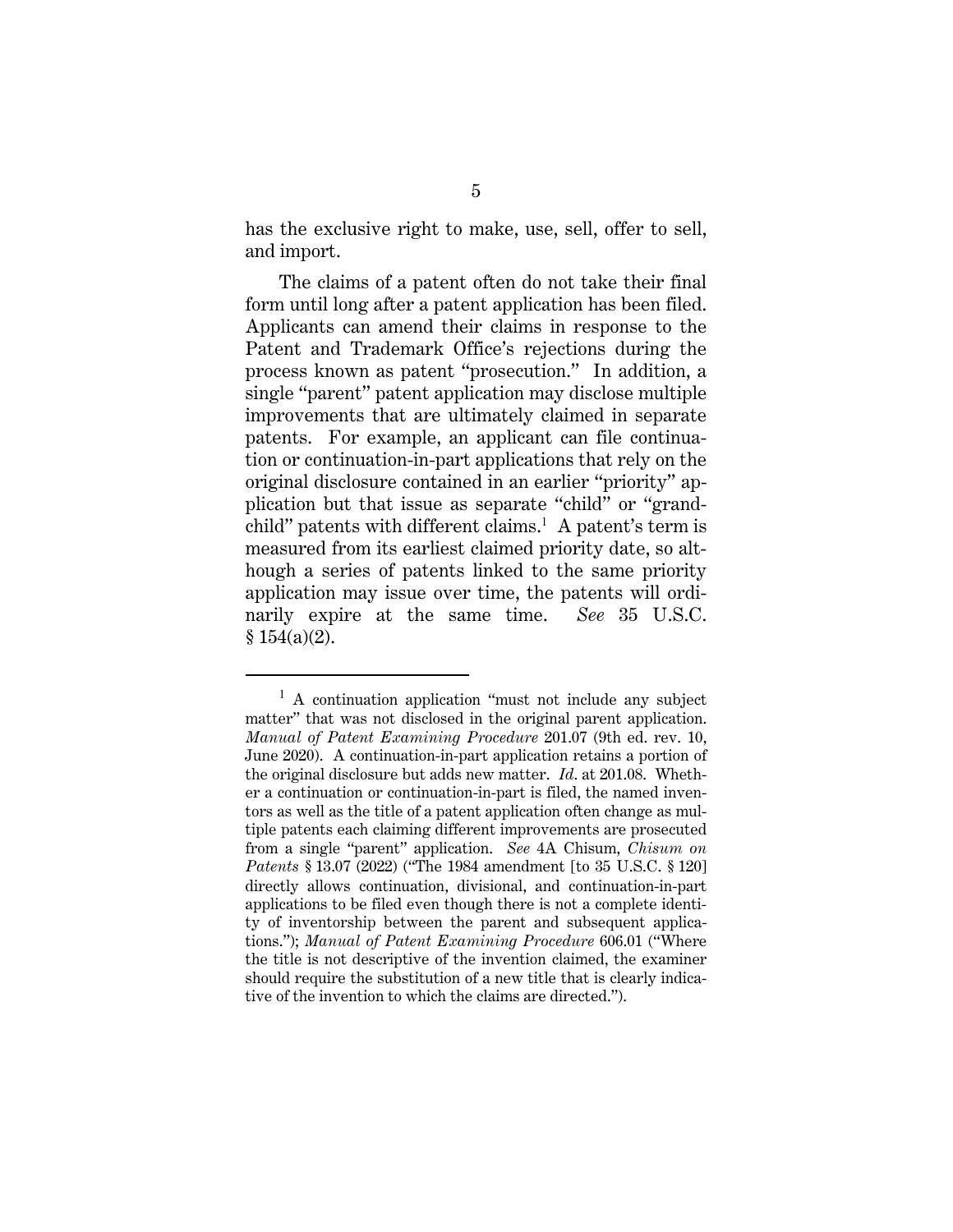### **B. Section 112's Written Description Requirement**

Section 112 of the Patent Act, as interpreted by courts, imposes three distinct requirements on patent applicants, only the first of which is at issue in this case. First, applicants must include a "written description of the invention."  $35 \text{ U.S.C.} \$  112(a). Second, they must satisfy the "enablement" requirement by disclosing "the manner and process of making and using [the invention], in such full, clear, concise, and exact terms as to enable any person skilled in the art to which it pertains, or with which it is most nearly connected, to make and use the same." *Id*. The enablement requirement tests whether the claimed invention can be practiced without "undue experimentation." *In re Wands*, 858 F.2d 731, 736-737 (Fed. Cir. 1988). Third, applicants must "set forth the best mode contemplated by the inventor or joint inventor of carrying out the invention." 35 U.S.C. § 112(a). The challenge to Biogen's patent in this case was based solely on the written description requirement.<sup>2</sup>

The requirement to provide a "description" of the invention originated in the Patent Act of 1790. Patent Act of 1790, § 2, 1 Stat. 109, 110. The phrase "written description" was first used in 1793. Patent Act of 1793, § 3, 1 Stat. 318, 321. At the time, patents were not required to have claims, so the written description served to inform the public of the scope of the invention. Thus,

 $2$  Respondent did not argue at trial that the patent was invalid for lack of enablement because undue experimentation would be required. App.56a-57a n.2. Nor did it argue that Biogen had failed to disclose the best mode. Respondent's sole challenge under Section 112 alleged that Biogen's specification did not "contain a written description of the invention."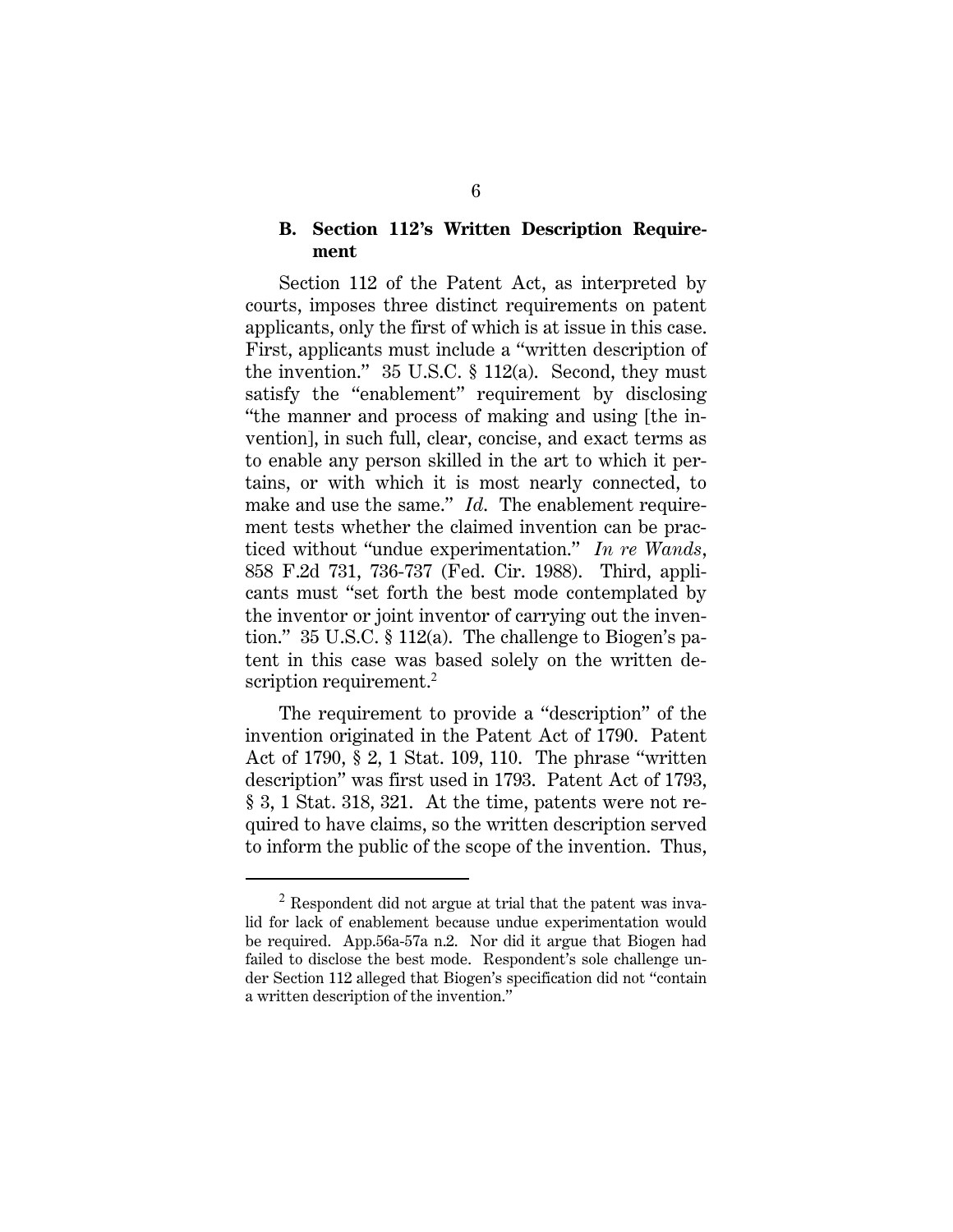alongside an enablement requirement, the Patent Act of 1793 stated that the written description should "distinguish" the invention "from all other things before known." *Id*. This Court explained that the "object" was to inform the public of "what the party claims as his own invention, so as to ascertain if he claim[s] anything that is in common use, or is already known, and to guard against prejudice or injury from the use of an invention which the party may otherwise innocently suppose not to be patented." *Evans* v. *Eaton*, 20 U.S. (7 Wheat.) 356, 434 (1822).

In 1836, Congress overhauled the patent system by creating the Patent Office and introducing a system of administrative examination of patent applications. Patent Act of 1836, §§ 1, 7, 5 Stat. 117, 117, 119. The Patent Act of 1836 first introduced the requirement that a patent contain claims "specifying what the patentee claims as his invention or discovery." *Id*. § 5, 5 Stat. at 119. At the same time, Congress amended the precursor to Section 112(a) to state that an applicant "shall deliver a written description of his invention or discovery, and of the manner and process of making, constructing, using, and compounding the same, in such full, clear, and exact terms, avoiding unnecessary prolixity, as to enable any person skilled in the art or science to which it appertains, or with which it is most nearly connected, to make, construct, compound, and use the same." *Id*. § 6, 5 Stat. at 119. This language remains in the statute with only limited modification. *See* 35 U.S.C. § 112(a).

The written description requirement, consistent with its origin, has traditionally been understood to serve a public notice function. This Court explained that a patent must "'inform the public during the life of the patent of the limits of the monopoly asserted, so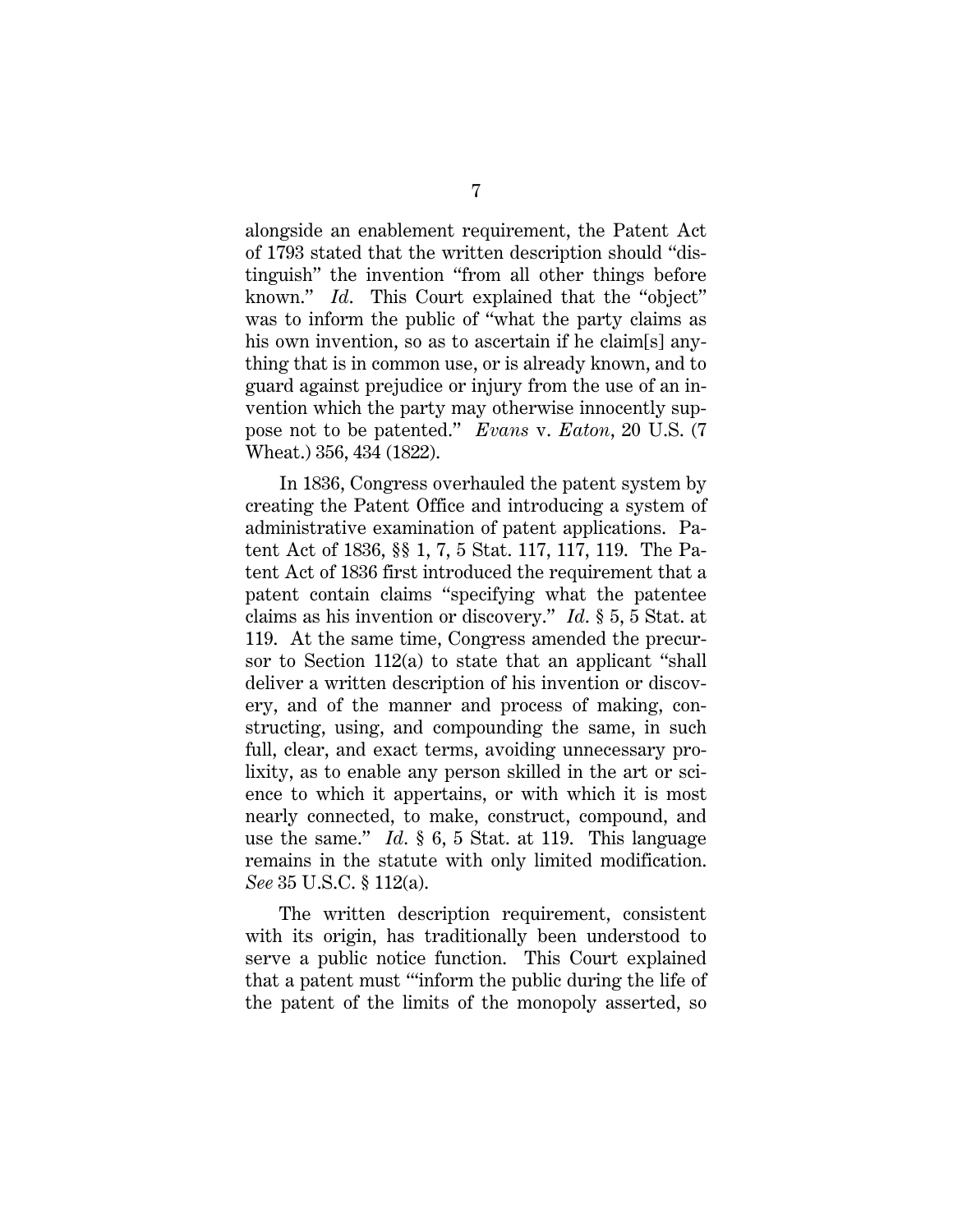that it may be known which features may be safely used or manufactured without a license and which may not.'" *Schriber-Schroth Co.* v. *Cleveland Tr. Co.*, 305 U.S. 47, 57 (1938) (quoting *Permutit Co.* v. *Graver Corp*., 284 U.S. 52, 60 (1931)). Patent claims thus "cannot be broadened by amendment so as to embrace an invention not described in the application." *Id*. For example, in *Schriber-Schroth*, the original patent application described the webs that had been invented as "'extremely rigid,'" *id*. at 55, but the patentee later amended his claims to cover webs that were "'laterally flexible,'" *id*. at 53. This Court held that the patent could not claim webs with "antithetical properties" to what had been described. *Id*. at 58.

This Court's long-standing focus on whether the specification provides a "description" of the invention has never required that the specification also *prove* the invention's efficacy. For example, this Court "upheld a patent issued to Alexander Graham Bell even though he had filed his application before constructing a working telephone." *Pfaff*, 525 U.S. at 61. Likewise, this Court has never required that an invention be described more than once or singled out from other unclaimed disclosures.

The Federal Circuit has struggled in recent years to interpret and apply the written description requirement. Several judges on the Federal Circuit questioned whether there even is separate a written description requirement given the focus of the statutory language on enablement.<sup>3</sup> The Federal Circuit resolved

<sup>3</sup> *See, e.g*., *Enzo Biochem, Inc*. v. *Gen-Probe Inc*., 323 F.3d 956, 976 (Fed. Cir. 2002) (Rader, J., dissenting from denial of rehearing en banc); *id*. at 987 (Linn, J., dissenting from denial of rehearing en banc); *Moba, B.V*. v. *Diamond Automation, Inc*., 325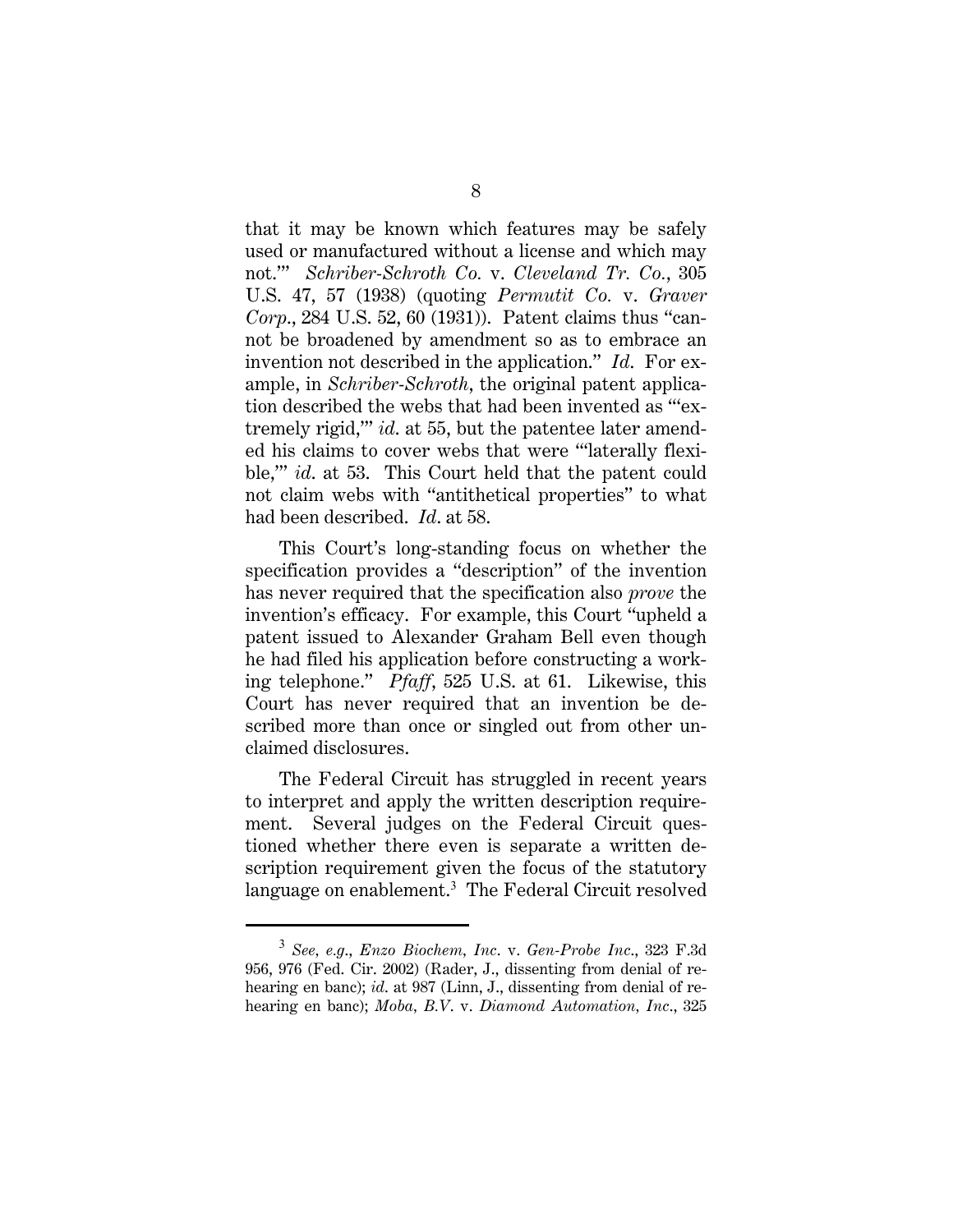this internal debate in 2010 by recognizing a separate written description requirement. *Ariad Pharm., Inc.*  v*. Eli Lilly & Co.*, 598 F.3d 1336, 1351 (Fed. Cir. 2010) (en banc). New debates, however, have followed in the wake of the *Ariad* en banc majority's announcement that "the test for sufficiency" of a patent's written description is whether the patent "reasonably conveys to those skilled in the art that the inventor had possession of the claimed subject matter as of the filing date." *Id.*

Since *Ariad*, courts have struggled to consistently apply the "possession" test. Some decisions have turned to an array of additional, atextual sub-tests applied by the Federal Circuit. *See, e.g.*, *Novozymes A/S*  v. *DuPont Nutrition Bioscis. APS*, 723 F.3d 1336, 1346- 1347 (Fed. Cir. 2013) (applying "blaze marks" test). Other recent decisions have invented new requirements out of whole cloth. *See, e.g.*, *Nuvo Pharm. (Ire.) Designated Activity Co.* v. *Dr. Reddy's Labs. Inc.*, 923 F.3d 1368, 1384 (Fed. Cir. 2019) (requiring proof that disclosed compound and formulation "would be efficacious"). And tests that might have made sense in one context have been applied where they do not belong. *See, e.g.*, App.32a-35a (O'Malley, J., dissenting) (criticizing extension of "blaze marks" test); App.46a (Lourie, J., dissenting) (same).

The result has been a pronounced expansion of the written description requirement beyond its original

F.3d 1306, 1322 (Fed. Cir. 2003) (Rader, J., concurring); *University of Rochester* v. *G.D. Searle & Co.*, 375 F.3d 1303, 1307 (Fed. Cir. 2004) (Rader, J., dissenting from denial of rehearing en banc); *id*. at 1325 (Linn, J., dissenting from denial of rehearing en banc); *LizardTech, Inc.* v. *Earth Res. Mapping, Inc.*, 433 F.3d 1373, 1376 (Fed. Cir. 2006) (Rader, J., dissenting from denial of rehearing en banc).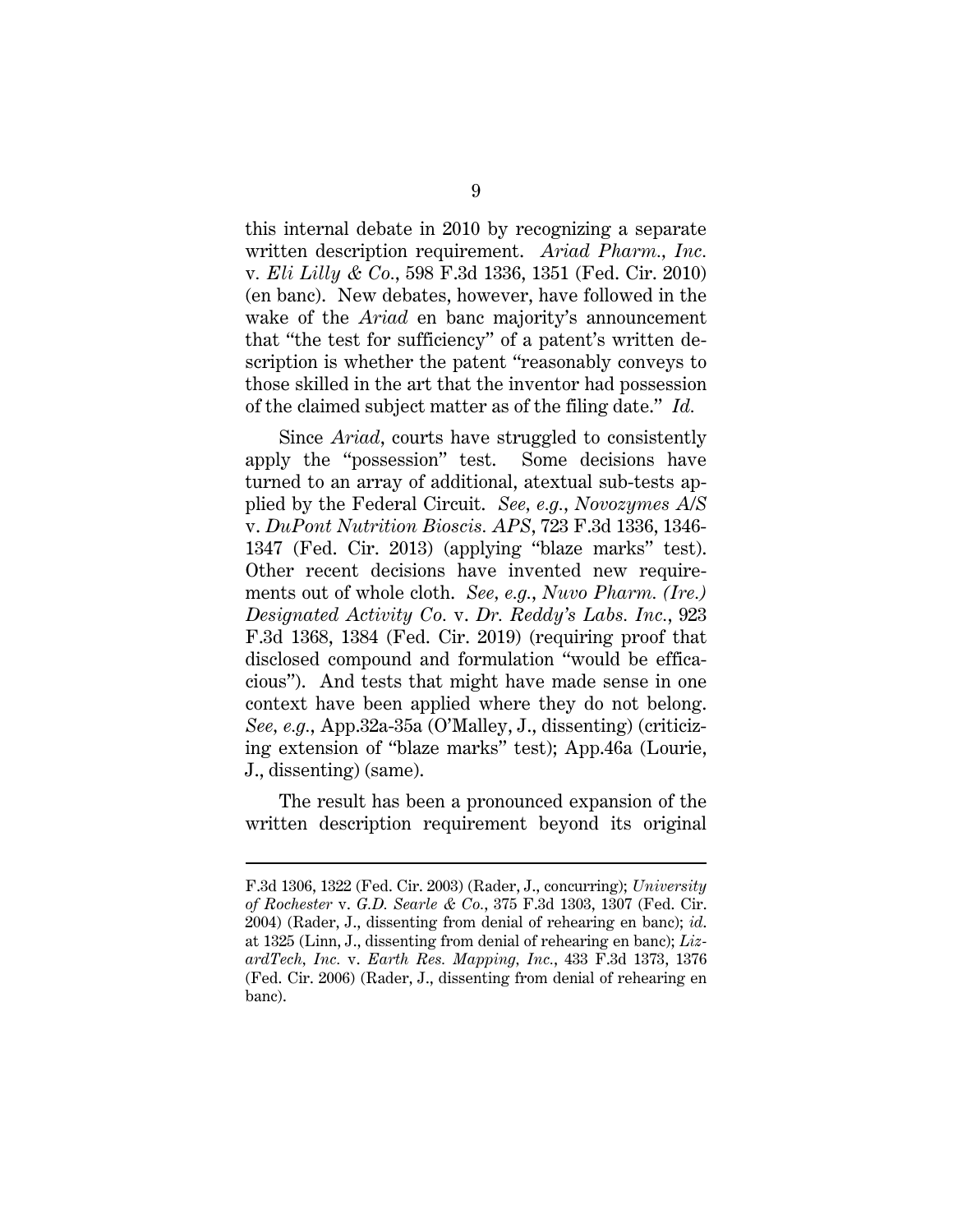purpose and substantial disagreement over how to apply the requirement. This trend reached its apogee in this case, resulting in a dissent from the panel opinion by Judge O'Malley and splitting the Federal Circuit 6-3 on whether to grant rehearing en banc. Indeed, the panel decision in this case prompted the author of the *Ariad* en banc decision—joined by the Chief Judge of the Federal Circuit and the Federal Circuit's longestserving member—to criticize "the muddying of the written description requirement." App.41a.

#### **C. Biogen's Development Of Tecfidera®**

Biogen's Tecfidera® (DMF) is a widely prescribed, oral treatment for MS that was approved by the FDA in 2013. Biogen began developing what would become Tecfidera® ten years earlier in 2003. At that time, the only FDA-approved drugs for the treatment of MS were administered by injection. C.A.J.A.2127.

In 2003, based on confidential data and consideration of DMF's pharmacology, Biogen scientist Gilmore O'Neill conceived of treating MS with an oral dose of 480 mg/day of DMF based on his insight that peak levels of medication in the blood stream were driving the efficacy of DMF in the treatment of MS. App.9a, 59a. Biogen did not immediately put Dr. O'Neill's invention into clinical trials. Instead, Biogen's Phase II study, which took place between 2004 and 2006, tested the clinical efficacy of the lower and higher DMF doses of 120, 360, and 720 mg/day. App.8a-9a, 60a; C.A.J.A.2184, 2188. The results of the Phase II trial showed that 720 mg/day ("DMF720") effectively treated MS based on certain measurements collected via magnetic resonance imaging ("MRI"), such as the number of brain lesions, but the 120 and 360 mg/day doses did not have a statis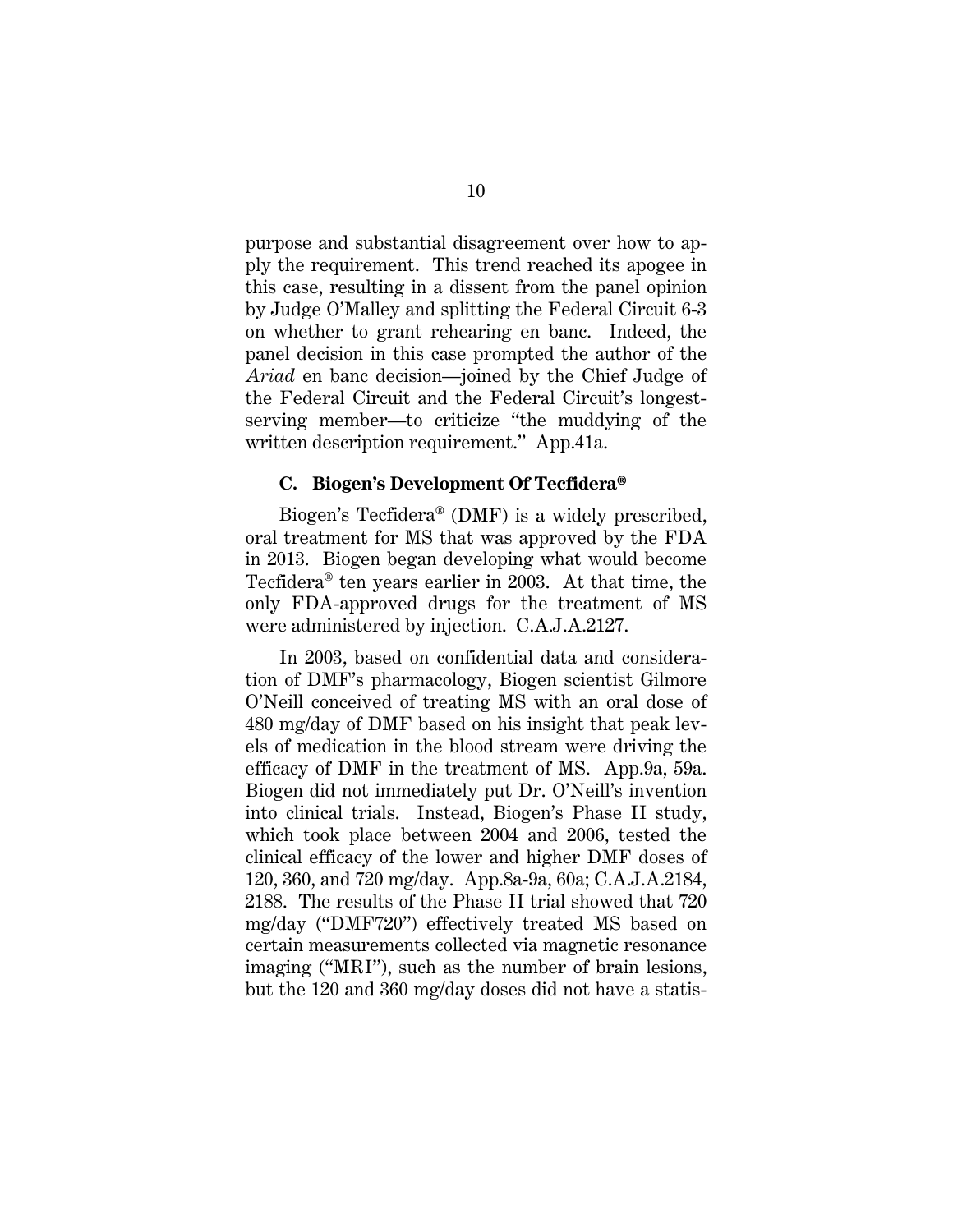tically significant effect. App.60a; C.A.J.A.2188-91, 1708, 2052-2059.

In 2007, Biogen began two Phase III clinical trials of DMF in MS patients, which both included the 480 mg/day dose ("DMF480") that Dr. O'Neill had conceived, as well as the DMF720 dose tested in the Phase II trial. In the Phase III trials, DMF480 not only met all MRI endpoints and clinical endpoints, but it unexpectedly performed similarly on each clinical endpoint to the higher DMF720 dose, which had itself outperformed its own Phase II results. C.A.J.A.2059-2069.<sup>4</sup>

#### **D. The Patent**

In February 2007, after receiving the Phase II study results and shortly before starting one of the Phase III trials that included the 480 mg/day dose, Biogen filed the provisional patent application that established the priority date for Biogen's U.S. Patent No. 8,399,514 ("the Patent"). App. 9a, 62a; C.A.J.A.52, 3290-3291. That priority application disclosed methods of screening chemical compounds for the treatment of neurological diseases and methods for treating the same. C.A.J.A.3295.

The application was originally titled "NRF2 Screening Assays and Related Methods and Compositions," and Dr. Matvey Lukashev was named as the inventor on the application based on his contributions to work relating to a specific biologic pathway (the Nrf2 pathway). C.A.J.A.3290-3291, 3337. In June 2011, Bio-

<sup>&</sup>lt;sup>4</sup> The clinical endpoints in Biogen's Phase III clinical trials were: (1) proportion of relapsing MS patients at two years; (2) annual relapse rate; and (3) sustained 12-week disability progression. C.A.J.A.2059-2060.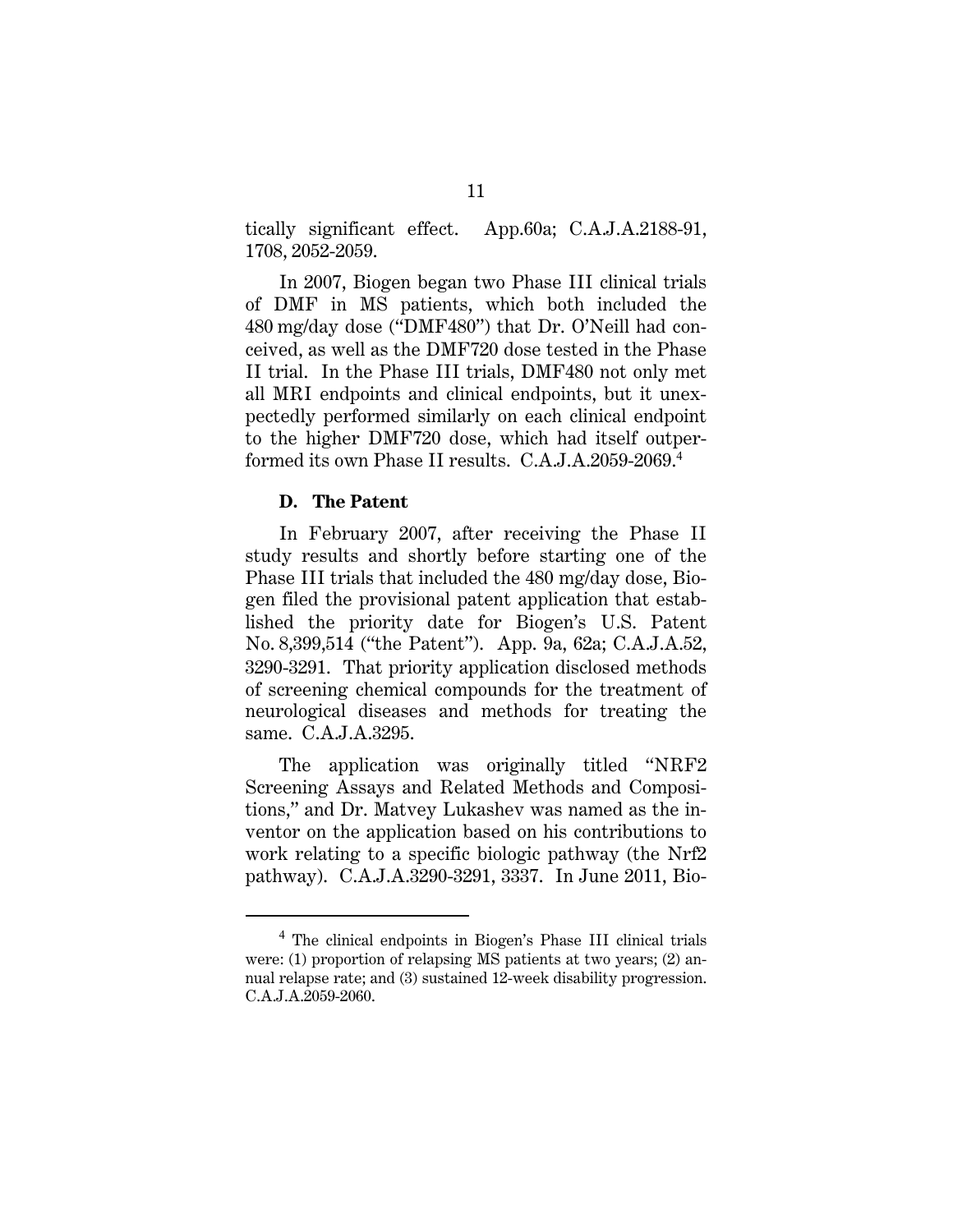gen amended the application's title to "Treatment for Multiple Sclerosis" and added Dr. O'Neill as a named inventor to reflect the prosecution of claims to specific methods of treatment that were disclosed in the application and that were based on Dr. O'Neill's inventive contribution. C.A.J.A.3437-3439. The Patent was issued by the USPTO on March 19, 2013. C.A.J.A.52.

MS is discussed throughout the specification of the Patent and is the only disease for which the Patent describes disease pathology, epidemiology, and the goals of treatment. Indeed, the first substantive sentence of the Patent states that "Provided are certain compounds for treating neurological diseases, including demyelinating neurological diseases, such as, e.g., multiple sclerosis." C.A.J.A.66(1:12-14); *see also* C.A.J.A.52 (Abstract) ("[P]rovided are certain methods of utilizing such compounds in therapy for neurological disease, particularly for slowing or reducing demyelination, axonal loss, or neuronal and oligodendrocyte death.").

The first column of the specification provides a detailed discussion of MS and explains that MS is "an autoimmune disease" that "is characterized by inflammation in parts of the" central nervous system, "leading to the loss of the myelin sheathing around axonal neurons (demyelination), loss of axons, and the eventual death of neurons, oligodendrocytes and glial cells." C.A.J.A.66(1:15-52). The focus on MS continues throughout the Patent. MS is often the only example of a demylineating disease that is given, C.A.J.A.67(3:10- 14), and is the only disease for which multiple subtypes are described, C.A.J.A.73(16:23-26).

Method 4 of the Patent discloses the administration of a "therapeutically effective" amount of DMF, C.A.J.A.67(4:29-32), and describes administering the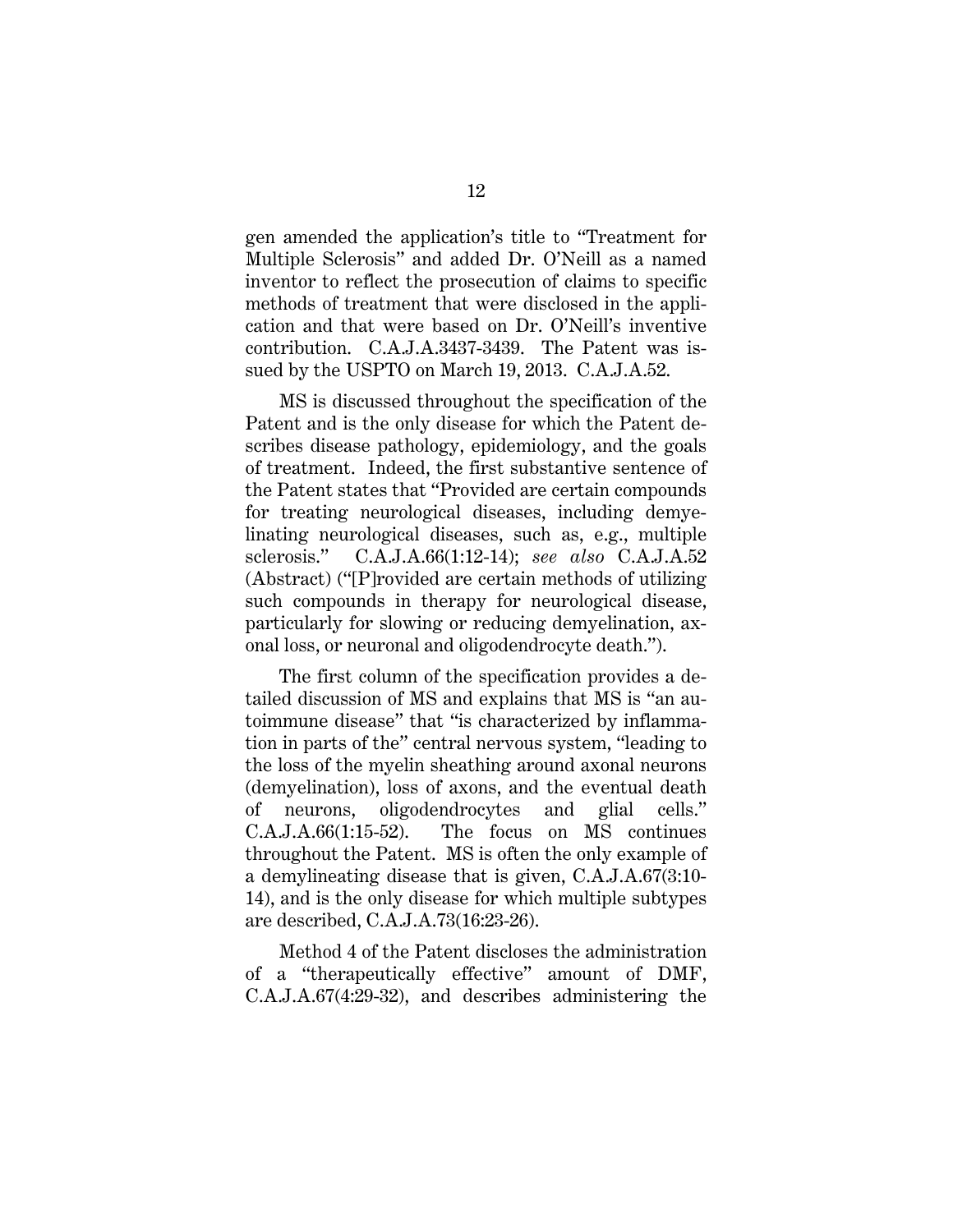compound in an amount "sufficient to slow or prevent demyelination, axonal loss, and/or neuronal death," C.A.J.A.67(4:33-38). The Patent's definition of "therapeutically effective amount" includes treatment of the same outcomes, C.A.J.A.68(5:52-59)—which both parties agreed are "hallmarks" of MS, C.A.J.A.1461-1462, 1501-1502.

Column 18 of the Patent expressly addresses the doses of DMF to be administered in Method 4. It discloses several increasingly narrowed dosing ranges, and in the narrowest range, states that "an effective dose of DMF … to be administered to a subject orally can be … from about 480 mg to about 720 mg per day." C.A.J.A.74(18:58-62).

The specification of the Patent therefore describes illustrative claim 1 of the '514 Patent, which states:

A method of treating a subject in need of a treatment for multiple sclerosis comprising orally administering to the subject in need thereof a pharmaceutical composition consisting essentially of (a) a therapeutically effective amount of dimethyl fumarate [DMF], monomethyl fumarate, or a combination thereof, and (b) one or more pharmaceutically acceptable excipients, wherein the therapeutically effective amount of dimethyl fumarate, monomethyl fumarate, or a combination thereof is about 480 mg per day.

C.A.J.A.79(27:59-67).

#### **E. Trial Court Proceedings**

Biogen filed an action against Mylan for patent infringement in the Northern District of West Virginia. App.4a, 56a. Mylan stipulated that its product would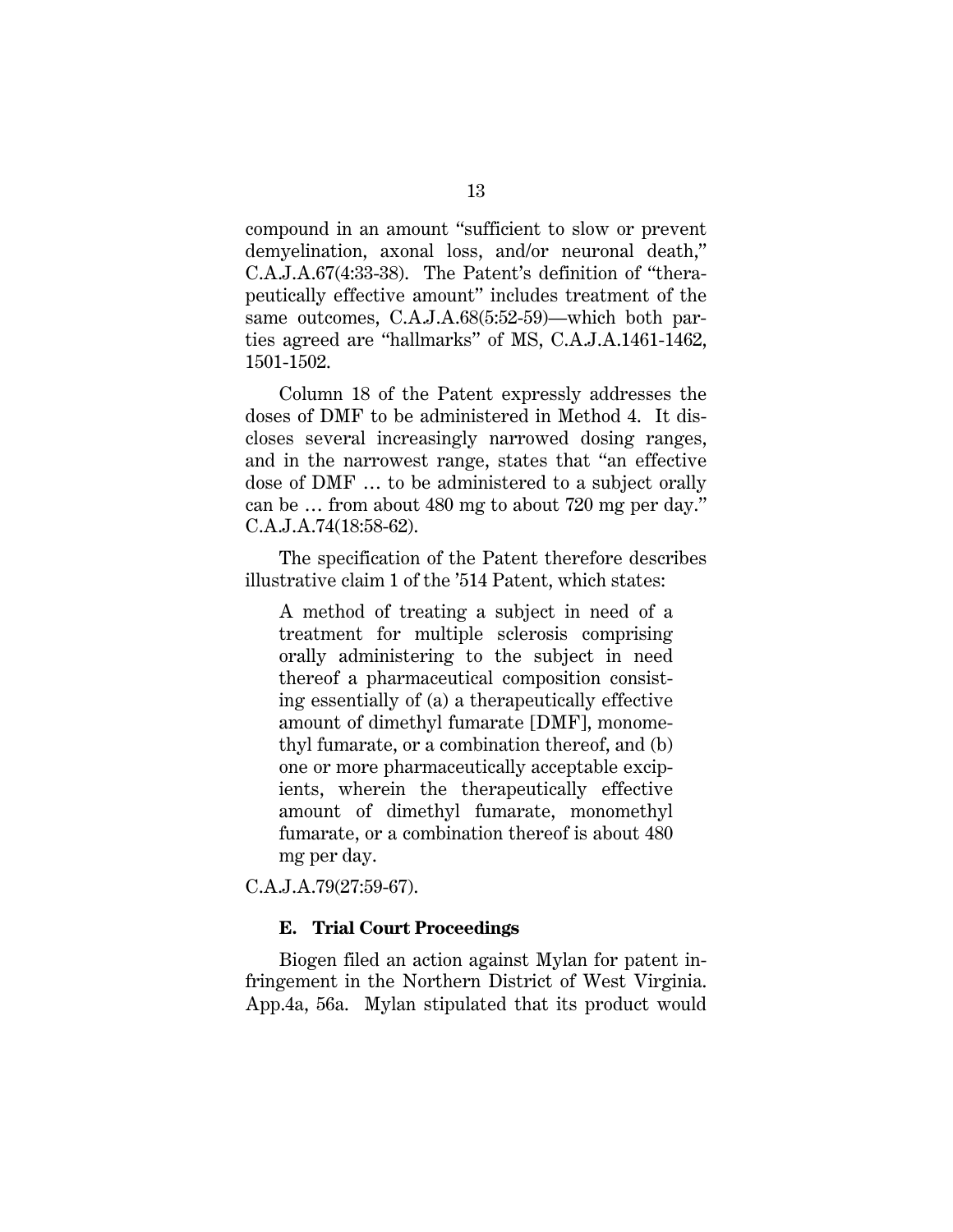infringe the Patent but challenged the Patent's validity. C.A.J.A.6154-6157. At trial, Mylan's expert argued that the claims of the Patent would have been obvious and testified that a skilled artisan in the field "would have [had] a reasonable expectation of success in treating multiple sclerosis patients with 480 milligrams a day of dimethyl fumarate." C.A.J.A.1116-1117. But, during the trial, the Patent Trial and Appeal Board issued a final written decision concluding that the claims would not have been obvious to a skilled artisan. *Mylan Pharm. Inc.* v. *Biogen MA Inc*., IPR2018-01403, Paper No. 98 (P.T.A.B. Feb. 5, 2020). Mylan then pivoted to arguing that the Patent was invalid because it allegedly lacked a written description of DMF480 for the treatment of MS.

The district court found that Dr. O'Neill had conceived of the invention in 2003 and had a "strong belief that a 480mg/day dose of DMF (BID) would effectively treat MS." App.86a, 59a, *see* C.A.J.A.1612-1613. Nonetheless, it found a lack of written description because Dr. O'Neill and Biogen allegedly "did not know that to be true" until Biogen had completed its Phase III studies. App.86a.

The district court reasoned that the Patent failed to include proof such as "examples discussing efficacy data … or clinical trials," "graphs or data regarding proportion of relapses" and other metrics, or "Phase I data" from an early-stage clinical trial. App.88a. The district court concluded that the absence of clinical data was fatal "because a [skilled artisan] would not have expected a 480mg/day dose of DMF (BID) to be efficacious in 2007" and the "efficacy of the 480mg/day dose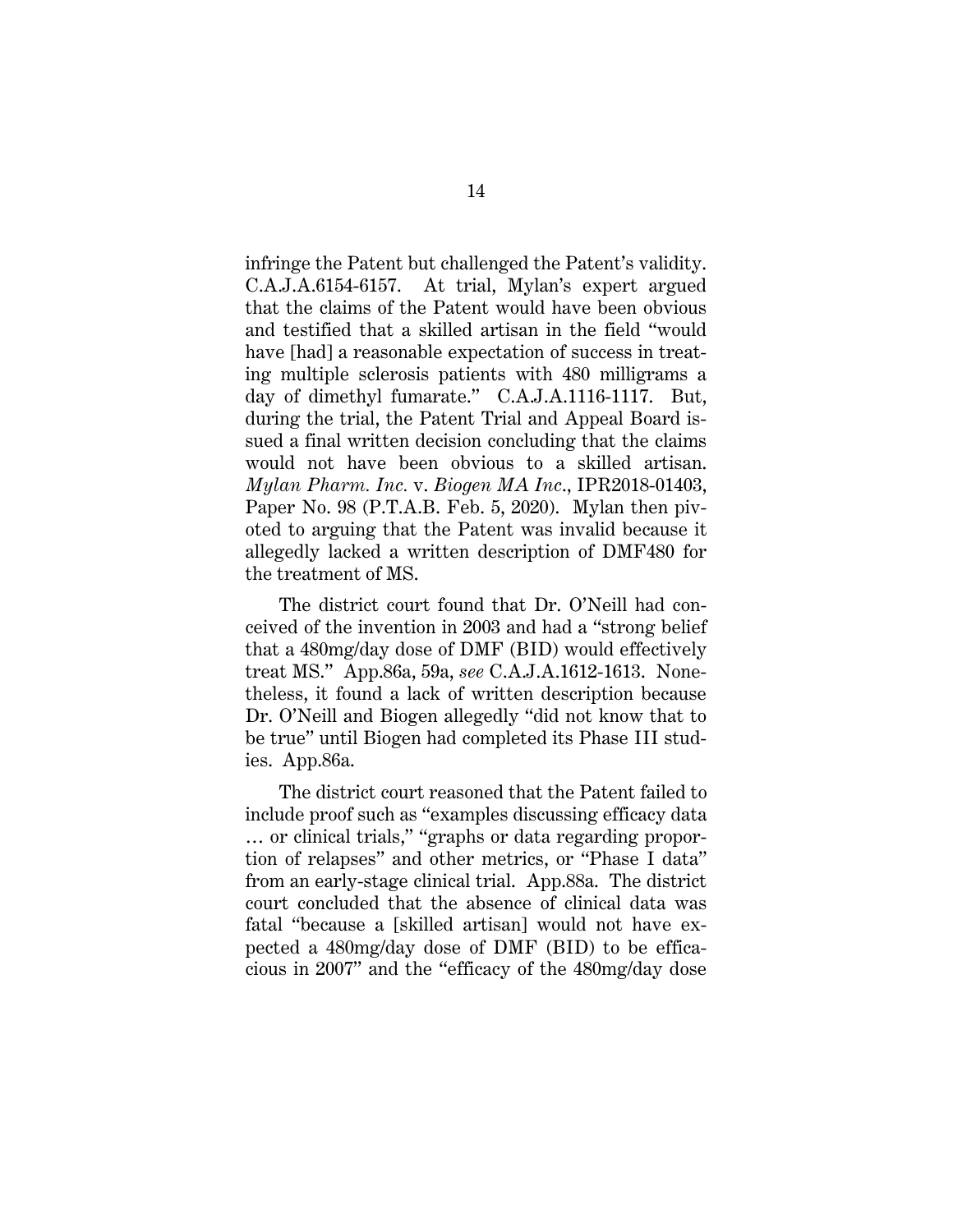… (BID) was 'unexpected' four years later in April 2011." *Id*. 5

The district court also found it "[s]triking[]" that the "480mg dosing is mentioned only once in three examples." App.79a. It further relied on testimony that a person of ordinary skill reading the specification "would not know which dose provided … would be *most effective* for treating MS," App.80a (emphasis added), and concluded that a skilled artisan reading the specification would "be *drawn to* … the 720 mg/day dose" instead of the undisputedly disclosed 480 mg/day dose, App.79a (emphasis added). The district court reached this conclusion despite Congress's express instruction that best mode "shall not be a basis" to hold a patent "invalid or otherwise unenforceable." 35 U.S.C.  $$282(b)(3)(A).$ 

#### **F. Appellate Proceedings**

A divided panel of the Federal Circuit affirmed the district court. Over a dissenting opinion by Judge O'Malley, the panel majority held that the Patent did not describe the DMF480 dose—even though it was expressly disclosed in the specification as an endpoint of the narrowest dosing range. The panel reasoned that "before the Phase III study even commenced," a skilled artisan could not "deduce simply from reading the specification that DMF480 would be a therapeutically effective treatment for MS." App.18a. Conceding that Biogen "later established the therapeutic efficacy of DMF480," the panel majority nonetheless deter-

<sup>&</sup>lt;sup>5</sup> The district court's decision did not acknowledge the express definition of "therapeutically effective amount"—a claim term defined in, and used throughout, the specification of the Patent.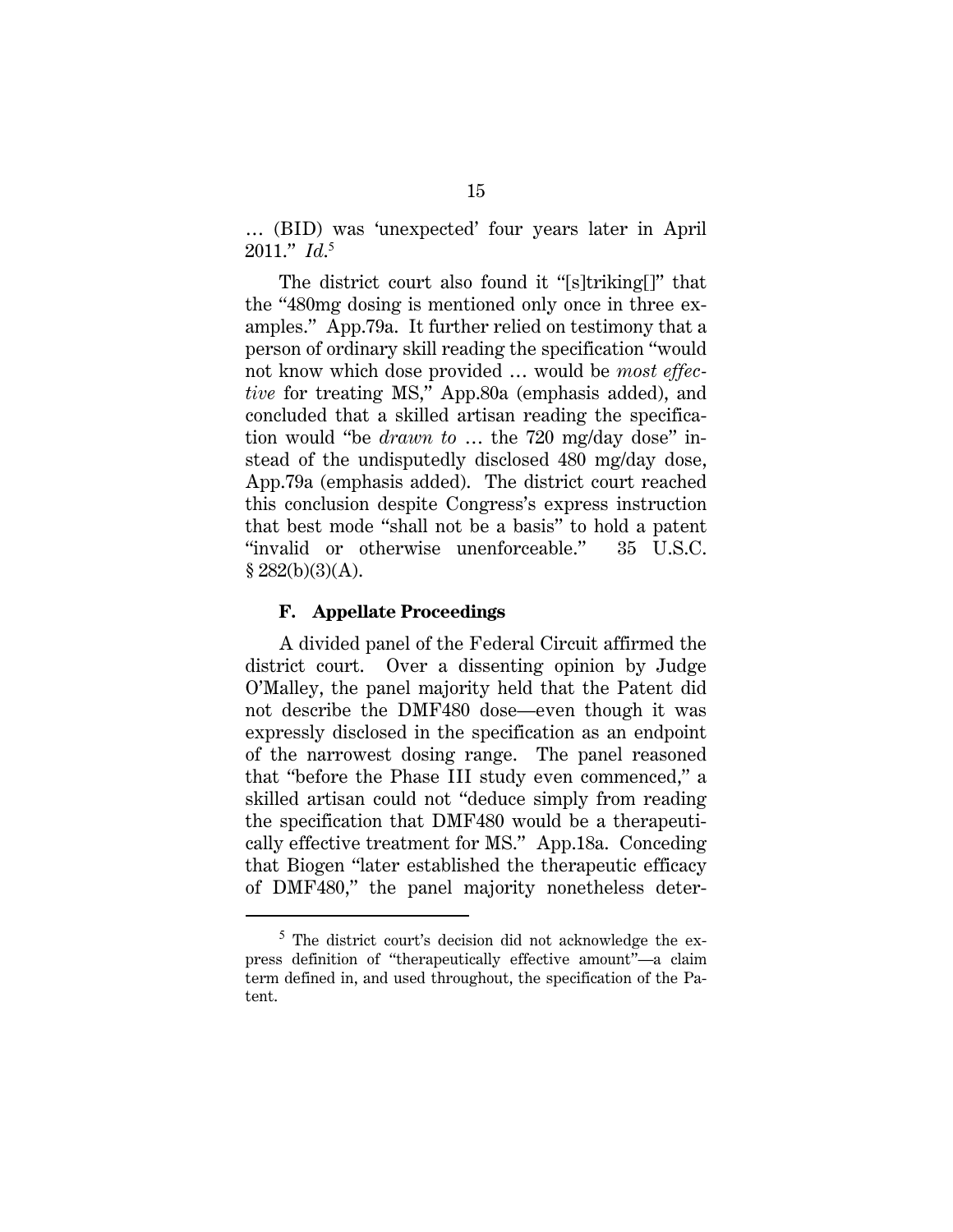mined that "[a]t the time of filing the original disclosure … insights that proved critical in the Phase III study had not yet been translated to clinical use." *Id*. The majority further wrote that "[t]he written-description requirement limits patent protection only to individuals who perform the difficult work of producing a complete and final invention." *Id*.

The panel majority separately faulted the Patent because "[t]he DMF480 dose is listed only once" in the specification "at the end of one range among a series of ranges" of DMF doses. App.16a. The panel dismissed Biogen's remaining arguments—including that the district court misapplied Federal Circuit precedent and disregarded the specification's express disclosures—as "ancillary" and "superfluous." App.20a-21a.

Judge O'Malley dissented. She observed that the district court found "that the '514 patent does not demonstrate possession because it lacks clinical efficacy data," but that "[t]his cannot be right." App.29a-30a. Judge O'Malley explained that the district court's written description holding contravened Federal Circuit precedent and ignored the Patent's "explicit[] mention[] [of] the claimed DMF480 dose." App.35a. Judge O'Malley also noted that the panel majority erroneously appeared to "establish a requirement that a claim element must be disclosed multiple times" to satisfy the written description requirement. App.34a n.1.

The Federal Circuit denied Biogen's petition for rehearing en banc by a 6-3 vote.<sup>6</sup> App.37a-38a. Judge Lourie, joined by Chief Judge Moore and Judge New-

 $^6$  Judges Stoll and Cunningham did not participate, and Judge O'Malley, who had dissented at the panel stage, retired shortly before the order denying rehearing en banc.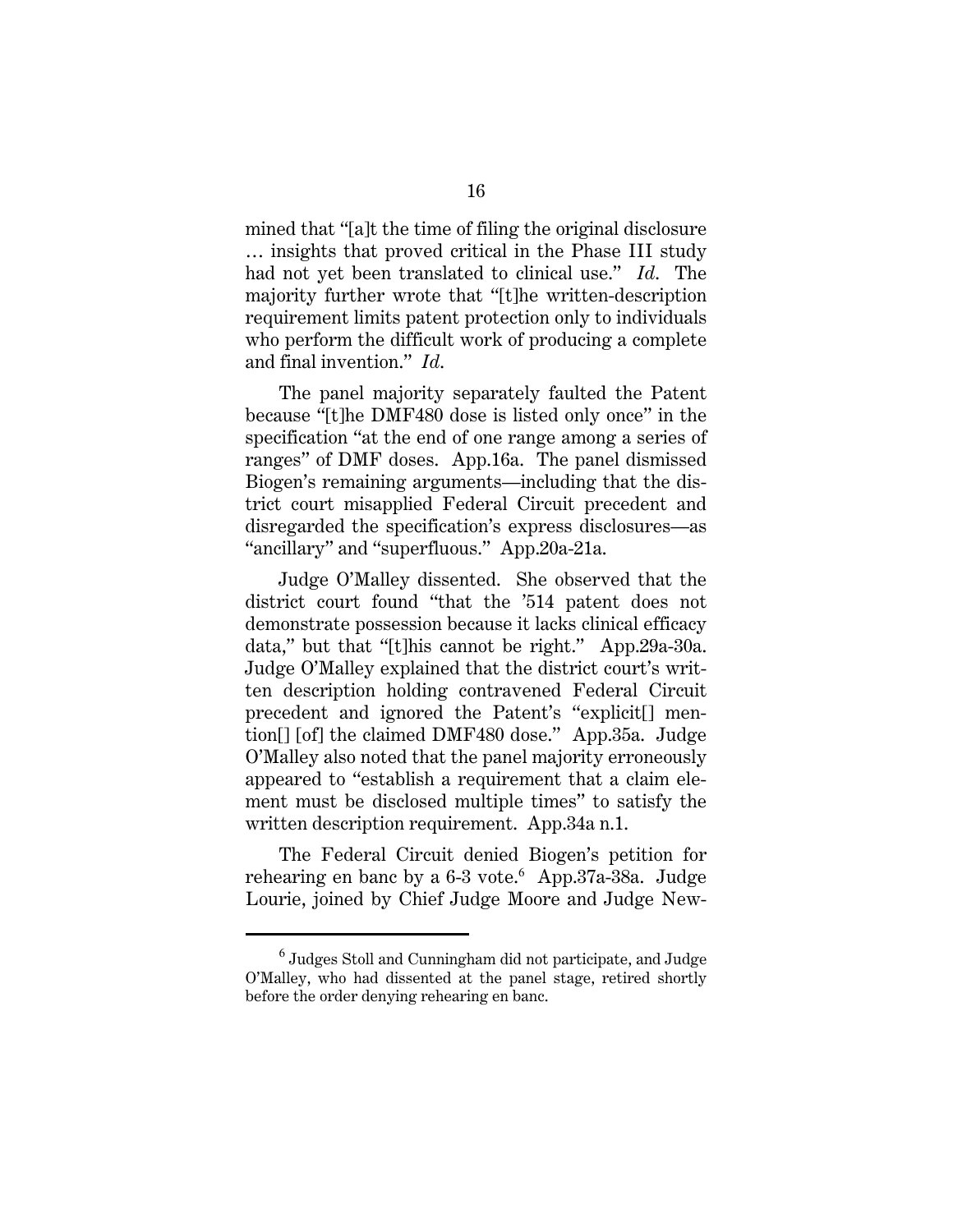man, dissented from the denial of rehearing en banc. Surveying precedent, Judge Lourie emphasized that "this case, in which every claim limitation is expressly described in the disclosure of the patent specification, is at the farthest end of the spectrum where written description has not been found." App.41a. He warned that the panel decision imported "extraneous considerations into the written description analysis and blurs the boundaries between the written description requirement and the other statutory requirements for patentability." *Id*.

Judge Lourie "identif[ied] four individual points of error that the en banc court should have corrected." App.44-45a. First, the panel majority unduly emphasized "unclaimed disclosures in the specification," *id*., which, Judge Lourie observed, "implies that a patent fails the written description requirement … when it contains too much disclosure beyond the claimed invention." App.48a.

Second, the panel majority "erroneously imposed a heightened burden on the patentee to show that the specification proves efficacy." App.45a. Judge Lourie explained that it is "the province of the United States Food and Drug Administration"—not courts applying the written description requirement—to determine whether "a claimed pharmaceutical compound actually achieves a certain result." App.48a (quotations omitted).

Third, the panel majority imported "extraneous legal considerations" into the written description requirement. App.49a. For example, it "blurr[ed] the lines between written description and enablement" even though enablement "has its own legal test and its own substantial body of precedent separate and apart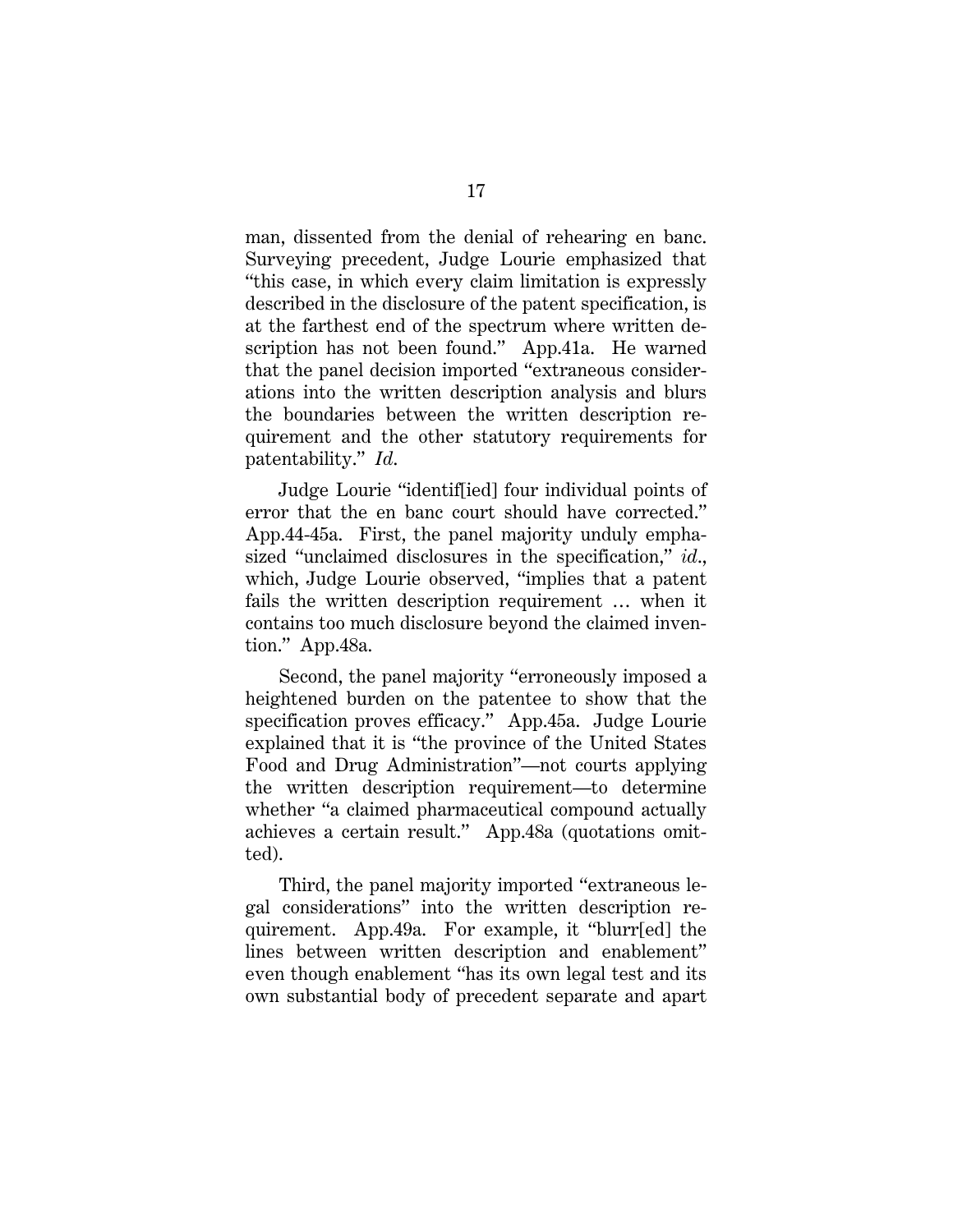from the written description requirement." App.50a. The district court "also imported aspects of a 'best mode' requirement into the written description analysis." App.51a. The district court stated that a skilled artisan "would be drawn to … the 720mg/day dose of DMF included in each dosing example," and "would not know which dose provided in Column 18 … would be most effective for treating MS." *Id*. This observation was irrelevant, Judge Lourie explained, because the written description requirement does not require that a skilled artisan be "draw[n]" "toward the claimed embodiment and away from un-claimed embodiments." *Id*. Certainly, there is "no requirement that patent claims be limited to only the 'most effective' embodiment disclosed in the specification." *Id*. Yet, Judge Lourie concluded, that is precisely what the panel majority erroneously required. This error, he warned, "creates confusion for future patent applicants and litigants regarding what is required to meet the written description requirement of 35 U.S.C. § 112." App.51a-52a.

Fourth, the panel majority "affirmed a district court decision that is replete with reasoning that extends far beyond the confines of the disclosure contained in the patent specification." App.52a. As Judge Lourie observed, the written description analysis is an "objective inquiry into the four corners of the specification." *Id*. (quotations omitted). Yet the district court went "far beyond the confines of the disclosure contained in the patent specification." *Id*. It improperly "placed considerable weight on whether Biogen's clinical trials before the filing date would have been sufficient to show the efficacy of particular doses of DMF to treat multiple sclerosis," and went "so far as to … speculat[e] about Biogen's motivations for its patent prosecution decisions based on the timing of Biogen's clinical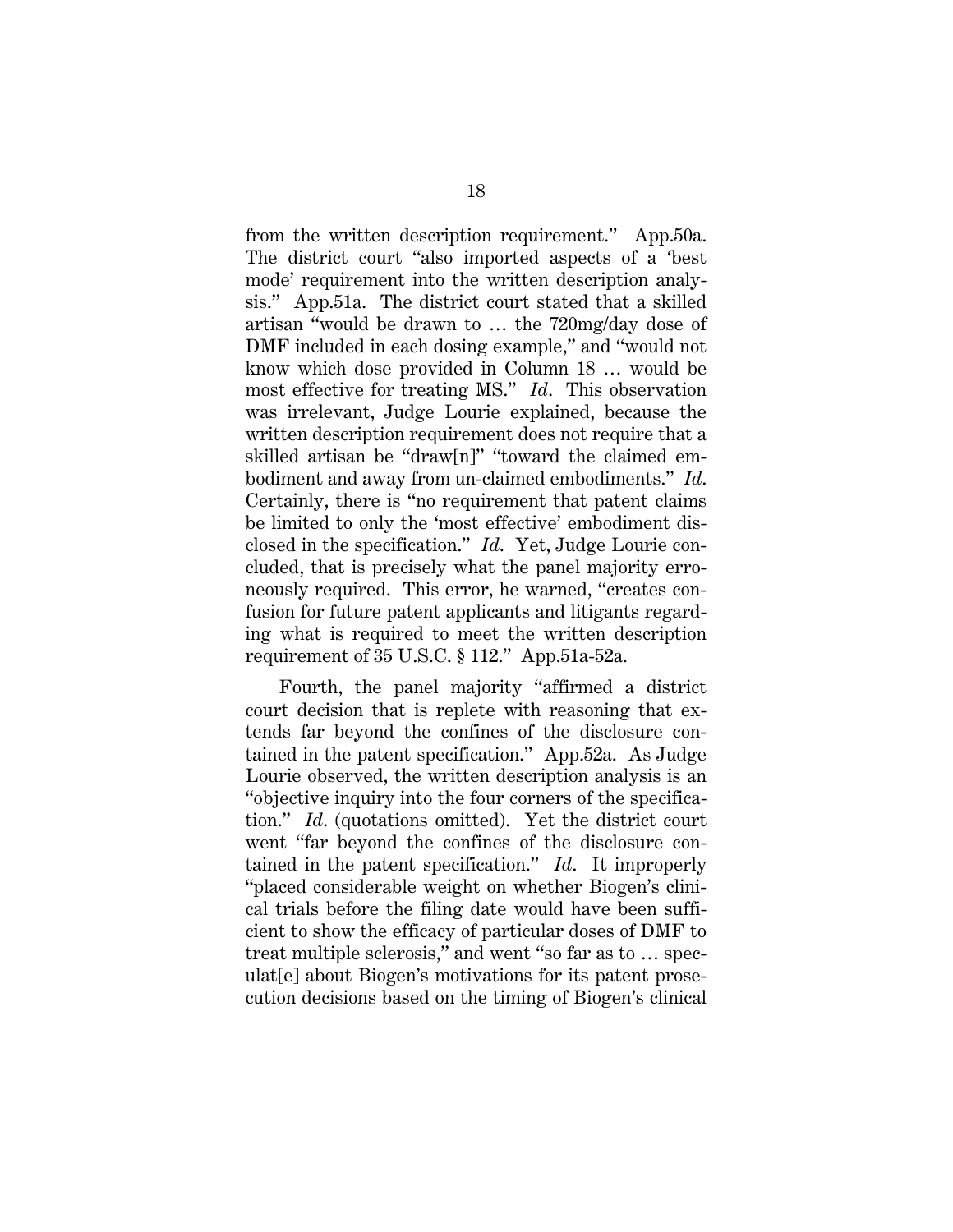trials and the possible desires to avoid prior art." App.53a. "Simply put, none of that is relevant to the question whether the '514 patent specification contains sufficient written description to support what is claimed." App.54a.

This petition for certiorari followed.

#### **REASONS FOR GRANTING THE PETITION**

## **I. THE FEDERAL CIRCUIT'S DECISION CONFLICTS WITH THE TEXT AND PURPOSE OF SECTION 112 AND LONGSTANDING PRECEDENT**

This case addresses the fundamental and recurring question of what is required to be disclosed in a patent's specification under the written description requirement of 35 U.S.C. § 112. Biogen's Dr. O'Neill conceived of a new invention—treating MS with DMF480—and described it in the Patent specification. Under the text of Section 112 and well settled precedent, nothing more was required to satisfy the written description requirement. The Federal Circuit, however, ignored the plain text of the statute and longstanding precedent to apply a new, more stringent written description requirement. It held that it is not enough to *describe* the claimed invention; a patent applicant must also *prove* the claimed invention works as described—in this case by including in the specification evidence of the efficacy of its claimed method. The court further erred by faulting Biogen for disclosing the claimed DMF480 dose "only once" in the Patent, App.16a, holding, in effect, that a specification must repeatedly describe and single out the claimed invention. These rulings disregard the text and purpose of Section 112 and break with settled patent law.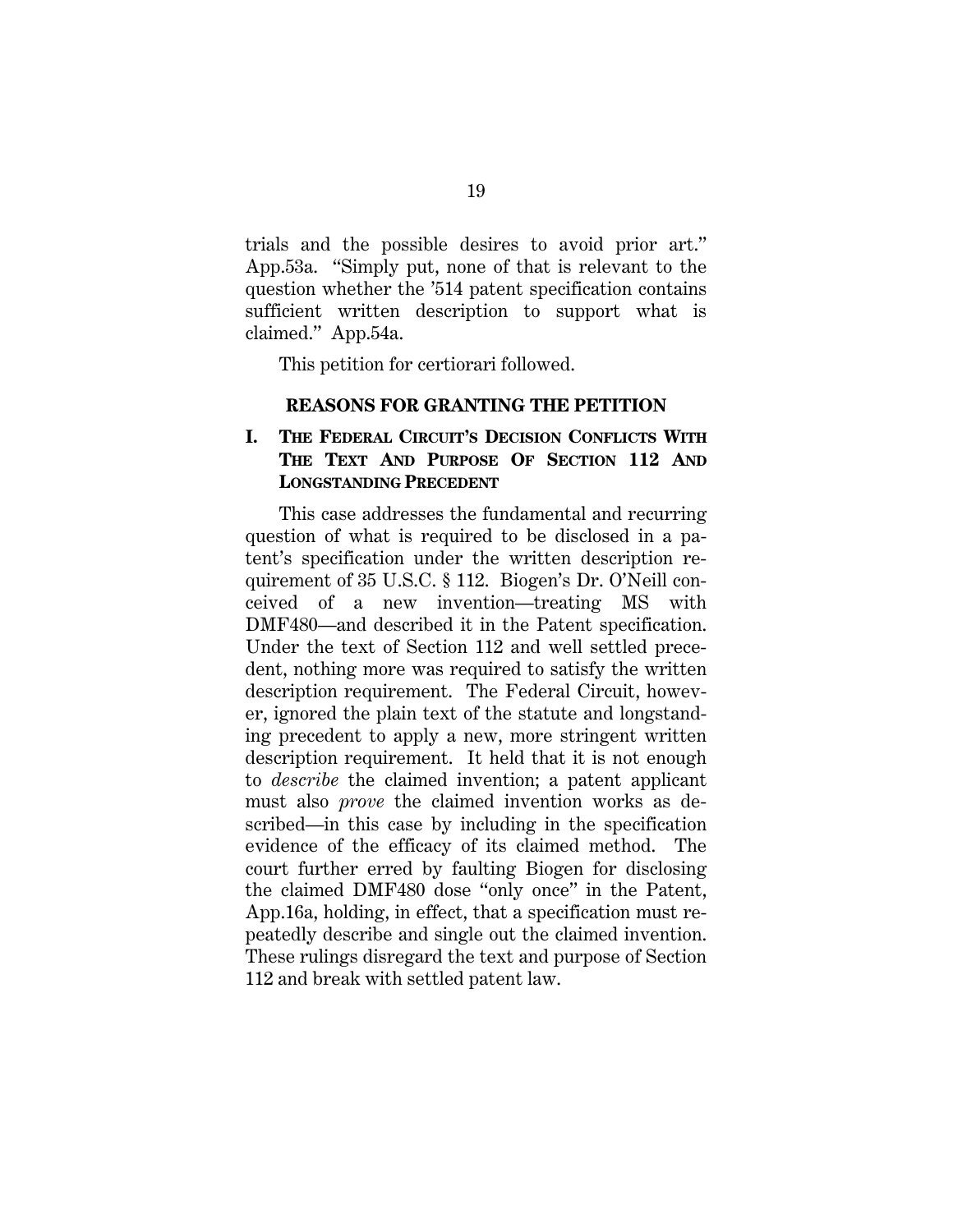1. Biogen's Patent specification satisfied Section 112's requirement that a specification contain "a written description of the invention." The district court found that Dr. O'Neill had conceived of the invention in 2003 and had a "strong belief that a 480mg/day dose of DMF (BID) would effectively treat MS," App.86a, 59a; *see* C.A.J.A.1612-1613. Consistent with Dr. O'Neill's conceived invention, the Patent claims methods of treating MS by orally administering a therapeutically effective amount of DMF, wherein the therapeutically effective amount is about 480 mg/day. App.66a; *supra* p. 13.

The Patent specification linked all elements of the claimed invention together. It provided a detailed discussion of MS and described it as a disease "leading to the loss of the myelin sheathing around axonal neurons (demyelination), loss of axons, and the eventual death of neurons, oligodendrocytes and glial cells." C.A.J.A.66(1:15-52). It disclosed the administration of a "therapeutically effective" amount of DMF to "slow or prevent demyelination, axonal loss, and/or neuronal death," C.A.J.A.67(4:33-38)—which both parties agreed are "hallmarks" of MS, C.A.J.A.1461-1463, 1501-1502. It referenced those same hallmarks of MS in its definition of "therapeutically effective amount." C.A.J.A.68(5:52-59). And it expressly addressed the "effective" doses of DMF to be administered, stating that "an effective dose of DMF … to be administered to a subject orally can be … from about 480 mg to about 720 mg per day." C.A.J.A.74(18:58-62); *supra* pp. 12-13.

Nothing more should have been required to satisfy the written description requirement. As relevant, Section 112 requires only a "written description of the invention." The term "description," on its face, requires only a written statement setting forth the characteris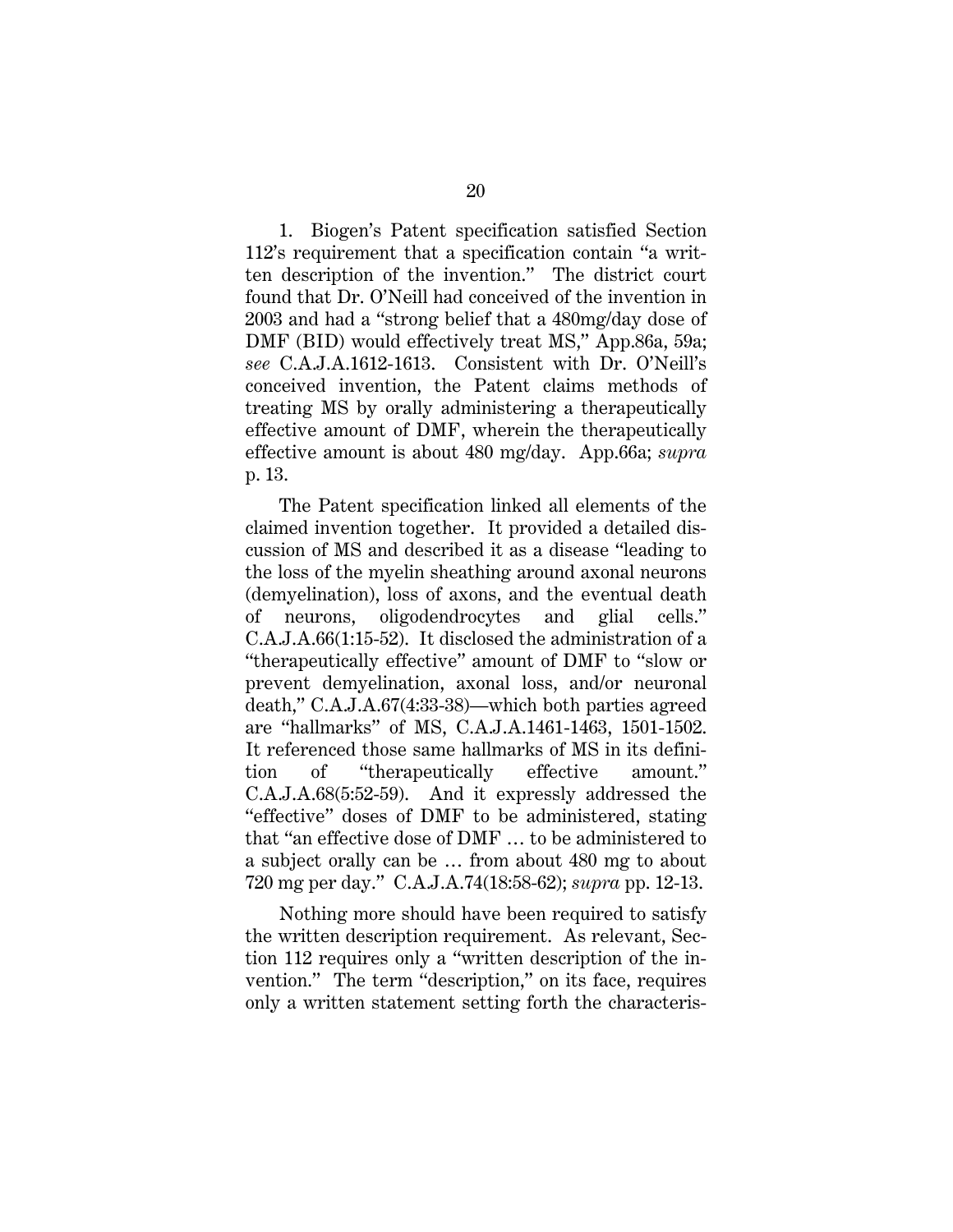tics of the invention. *See, e.g.*, *Merriam-Webster Dictionary*, https://www.merriam-webster.com/dictionary/ description ("a representation in words of the nature and characteristics of a thing"); *Black's Law Dictionary* (11th ed. 2019) (defining "description," in the context of "a patentable process" to mean "[a] delineation or explanation of something by an account setting forth the subject's characteristics or qualities"); *American Heritage College Dictionary* (4th ed. 2004) (a "statement or an account describing something"); *Webster's Third New International Dictionary* (1976) ("a statement of the properties of a thing").

This understanding of the word "description" comports with this Court's precedent and the wellunderstood purpose of the written description requirement. *See supra* pp. 6-8 (describing development of written description requirement). By disclosing the elements of the invention—namely, that an orally administered dose of 480 mg of DMF per day would be therapeutically effective in treating MS—the Patent specification provided notice about the scope of the claimed invention. The written description requirement demands nothing more.

2. The Federal Circuit ruled against Biogen by erroneously grafting additional requirements onto the statute to heighten the written description requirement. This is a culmination of a long-term trend in the Federal Circuit's written description precedent, which has become increasingly unmoored from the text and purpose of Section 112.

For example, the Federal Circuit has interpreted the straightforward written description requirement to demand that a patent specification "reasonably convey[] to those skilled in the art that the inventor had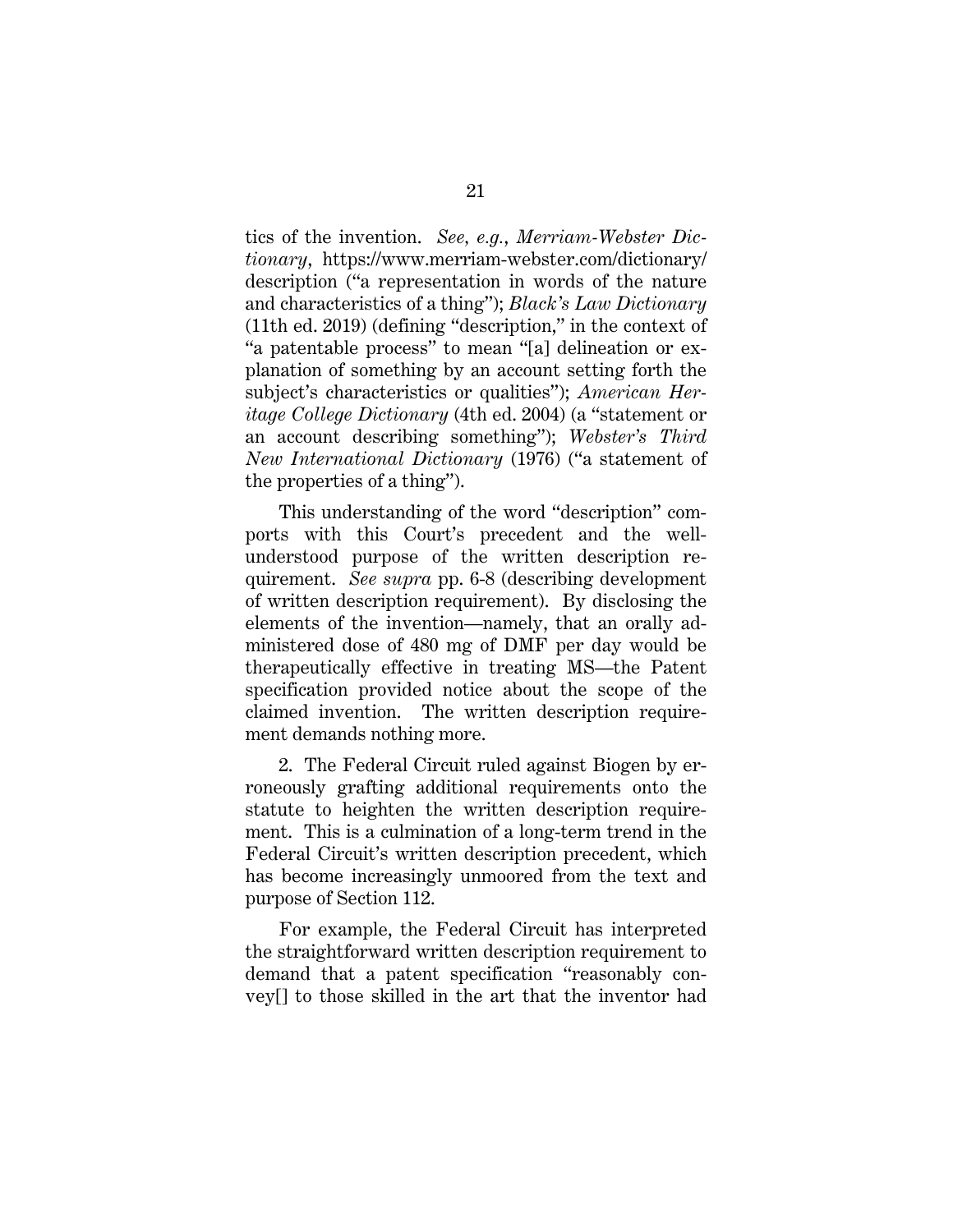possession of the claimed subject matter as of the filing date." *Ariad*, 598 F.3d at 1351 (Fed. Cir. 2010). The amorphous nature of this "possession" test has caused the Federal Circuit to rely on atextual sub-tests and impose new requirements not found in the statute. *See supra* pp. 8-10 (describing Federal Circuit's struggle to apply written description requirement). The result has been an "unsatisfactory patchwork of band-aid, ad hoc solutions." Yu, *The En Banc Federal Circuit's Written Description Requirement: Time for the Supreme Court to Reverse Again?*, 33 Cardozo L. Rev. 895, 898-899 (2012); *see also, e.g.*, App.32a-35a (O'Malley, J., dissenting) (criticizing extension of "blaze marks" test); App.46a (Lourie, J., dissenting) (same).

The creeping expansion of the written description requirement reached new heights in this case. This Court's review is urgently needed to clarify Section 112's requirements.

3. The Federal Circuit found lack of written description because Biogen did not disclose clinical trial results in its patent application. In so holding, the Federal Circuit effectively required that the specification *prove*—rather than just describe—the claimed effect. Such a judicially-crafted requirement goes far beyond the text of the written description requirement and ignores this Court's explanation that an invention "may be patented before it is reduced to practice." *Pfaff* v. *Wells Elects., Inc*., 525 U.S. 55, 61 (1998).

The insistence on efficacy data began in the district court, which held that the Patent does not satisfy the written description requirement because "nothing in [the specification] teaches a [person of ordinary skill in the art] that a 480 mg/day dose of DMF … is therapeutically effective for treating MS." App.80a. The dis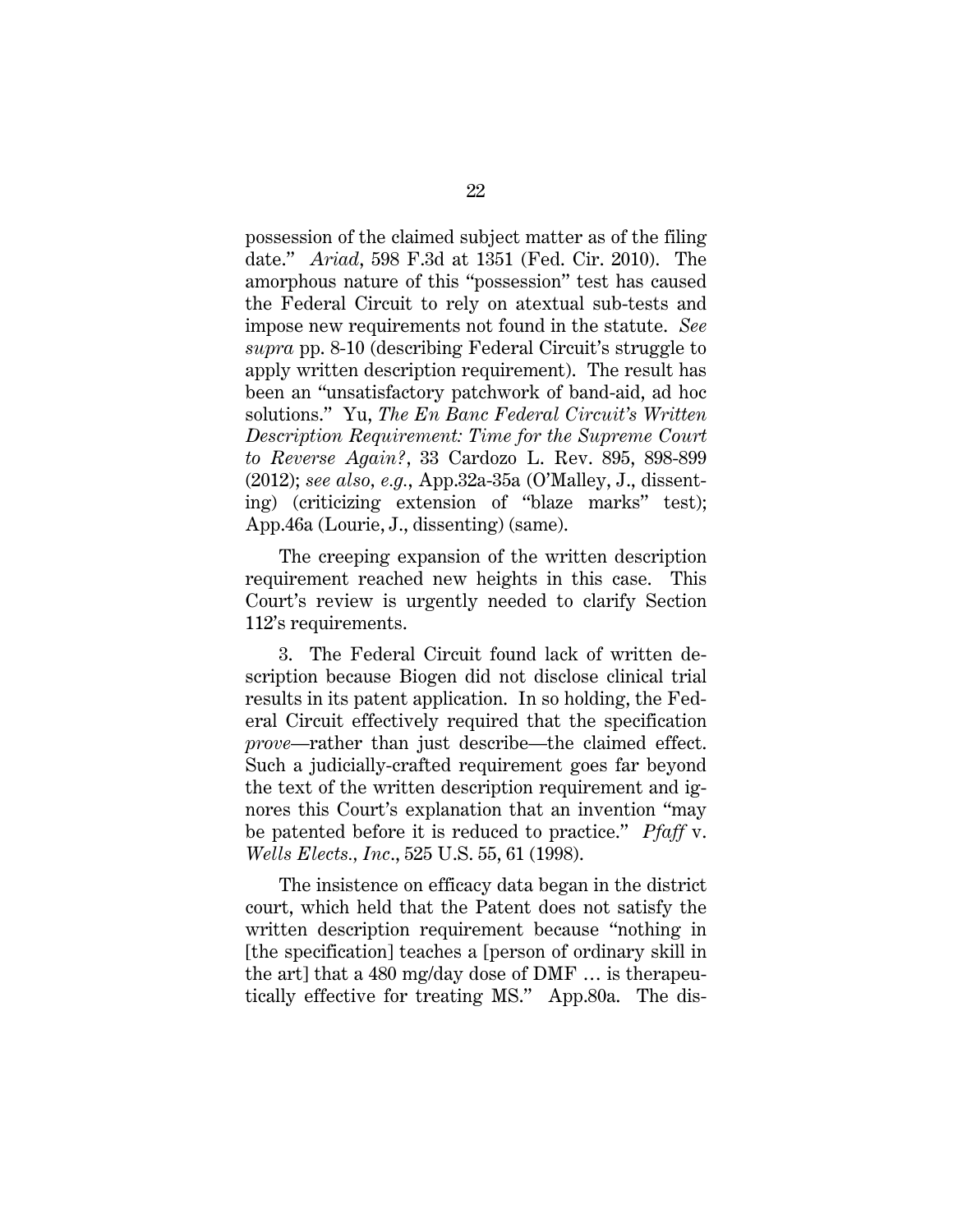trict court noted that the "Patent does not include examples discussing efficacy data," "graphs or data" regarding patient outcomes, or "Phase I data" from the development program. App.88a. As Judge O'Malley summarized in her dissenting opinion: "Somewhat circularly, after acknowledging that clinical data demonstrating effectiveness is not required to satisfy written description, the district court went on to find that the 514 patent does not demonstrate possession because it lacks clinical efficacy data." App.29a.

Rather than correct the district court's legal error, the Federal Circuit endorsed it. The Federal Circuit stated that "[w]hat matters … is whether, at the time of filing the disclosure, … a skilled artisan could deduce simply from reading the specification that DMF480 would be a therapeutically effective treatment for MS." App.18a. This is incorrect. Judge Lourie's dissent observed that where, as here, a patent expressly describes a dose as effective, a skilled artisan is not required to "deduce" anything. App.49a. The panel majority's misguided focus on "whether the patentee *proved* that 480 mg per day is an effective amount to treat multiple sclerosis" "blur[s] the lines" of the written description requirement. App.50a.

Contrary to the Federal Circuit's holding, the written description requirement does not require the USPTO or the court to examine whether a claimed pharmaceutical treatment actually is effective. As Judge Lourie noted in dissent from denial of en banc rehearing, that is the province of the U.S. Food and Drug Administration, not a court applying patent law. App.49a-50a; *see also In re Brana*, 51 F.3d 1560, 1567 (Fed. Cir. 1995). By concluding otherwise, the court below flouted the plain text of Section 112.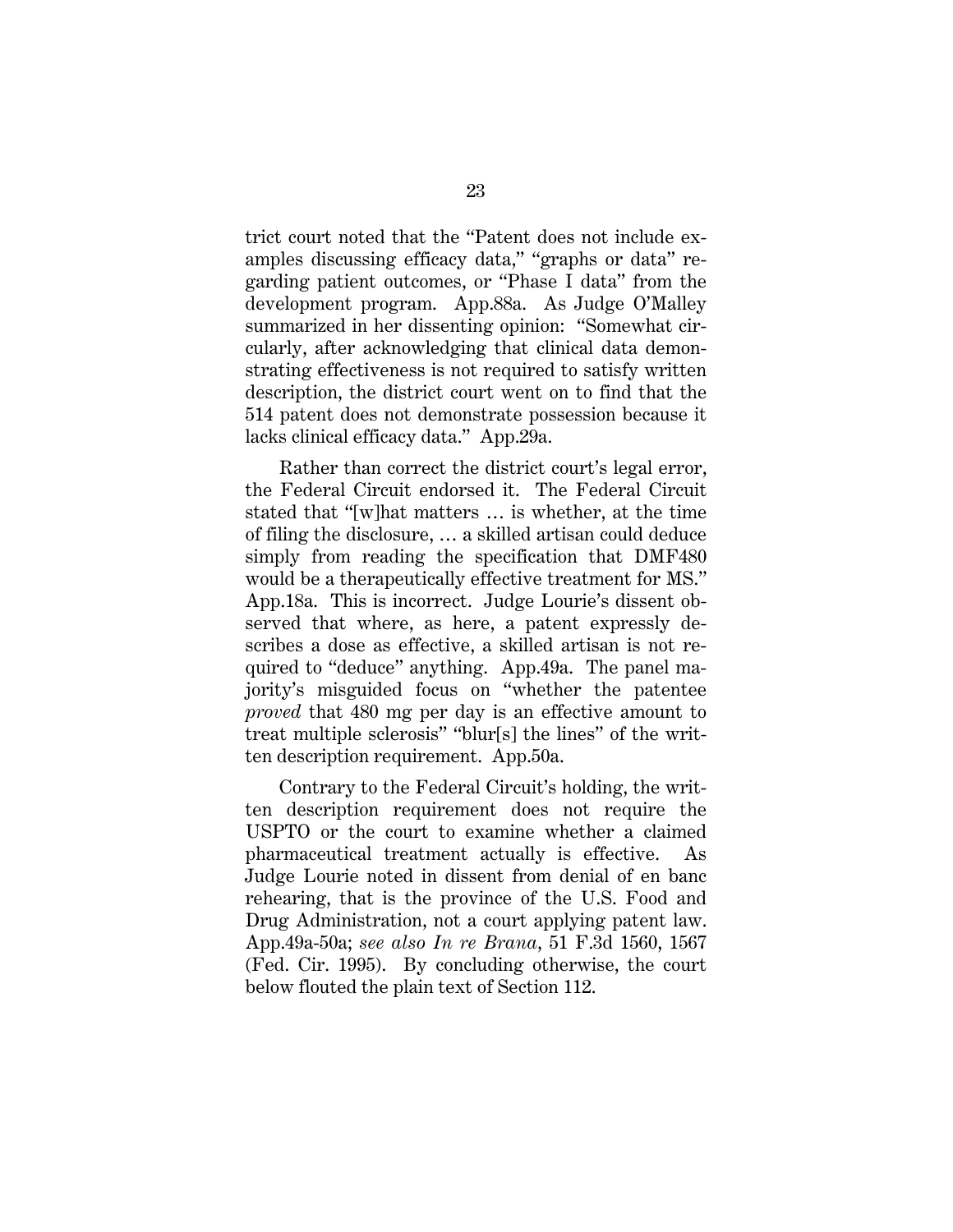The Federal Circuit's insistence on proof of efficacy also has the effect of requiring actual reduction to practice before a patent application can be filed. The district court found that Dr. O'Neill had conceived of the claimed invention in 2003 and had a "strong belief that a 480mg/day dose of DMF … would effectively treat MS." App.86a, 59a; *see* C.A.J.A.1612-1613. But the Federal Circuit stated that "[r]egardless of whether O'Neill had in fact … conceived the idea of treating MS with a DMF480 dose as early as 2003, the law is clear that a patent cannot be awarded for mere theoretical research without more" because the "writtendescription requirement limits patent protection only to individuals who perform the difficult work of producing a complete and final invention." App.18a (citation omitted).

This holding conflicts with this Court's precedent. In *Pfaff* v. *Wells Electronics, Inc.*, 525 U.S. 55, 61 (1998), this Court restated the "well settled" rule "that an invention may be patented before it is reduced to practice." *Pfaff* cited *The Telephone Cases*, 126 U.S. 1 (1888), in which this Court "upheld a patent issued to Alexander Graham Bell even though he had filed his application before constructing a working telephone." *Pfaff*, 525 U.S. at 61. When considering Bell's patent, this Court wrote:

It is quite true that when Bell applied for his patent he had never actually transmitted telegraphically spoken words so that they could be distinctly heard and understood at the receiving end of his line; but in his specification he did describe accurately, and with admirable clearness, his process—that is to say, the exact electrical condition that must be created to accomplish his purpose—and he also described, with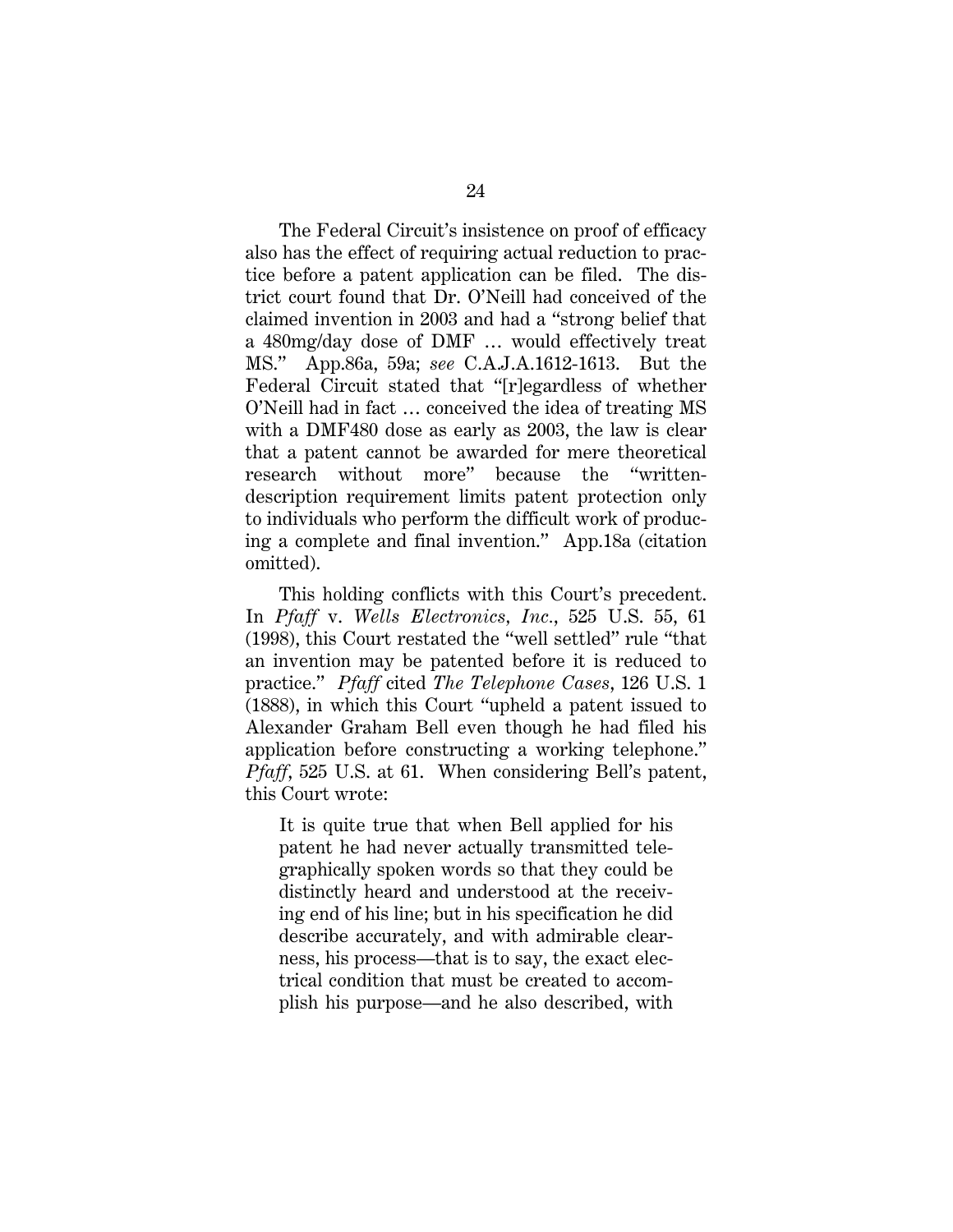sufficient precision to enable one of ordinary skill in such matters to make it, a form of apparatus which, if used in the way pointed out, would produce the required effect, receive the words, and carry them to and deliver them at the appointed place.

#### *Telephone Cases*, 126 U.S. at 535-536.

Applying that reasoning here, the Federal Circuit's error is manifest. When it filed its Patent, Biogen had not yet gathered clinical data proving the efficacy of DMF480 treatment—much as Bell had not yet produced a device that could reproduce the words spoken into it. But Biogen's Dr. O'Neill had conceived of an invention (the treatment of MS using DMF480) and described the dose and its usage in the Patent—just as Bell had developed and described the telephone.

Contrary to this Court's precedent, the Federal Circuit imposed a heightened written description burden on Biogen to show that the specification proves that its invention works. That holding cannot be squared with the plain text of Section 112, the statute's purpose, or this Court's reasoning in *The Telephone Cases* and *Pfaff*.

4. Compounding its erroneous application of the written description requirement, the Federal Circuit noted that the 480 mg/day dose "is listed only once" in the specification. App.16a. In the court's view, this was "a significant fact that cuts against Biogen's case." *Id*. But the written description requirement does not demand that a specification repeat or single out a claimed embodiment. The specification listed four increasingly narrow dose ranges. The DMF480 dose was specifically named, along with another dose tested in Biogen's Phase III MS trials (DMF720), as an endpoint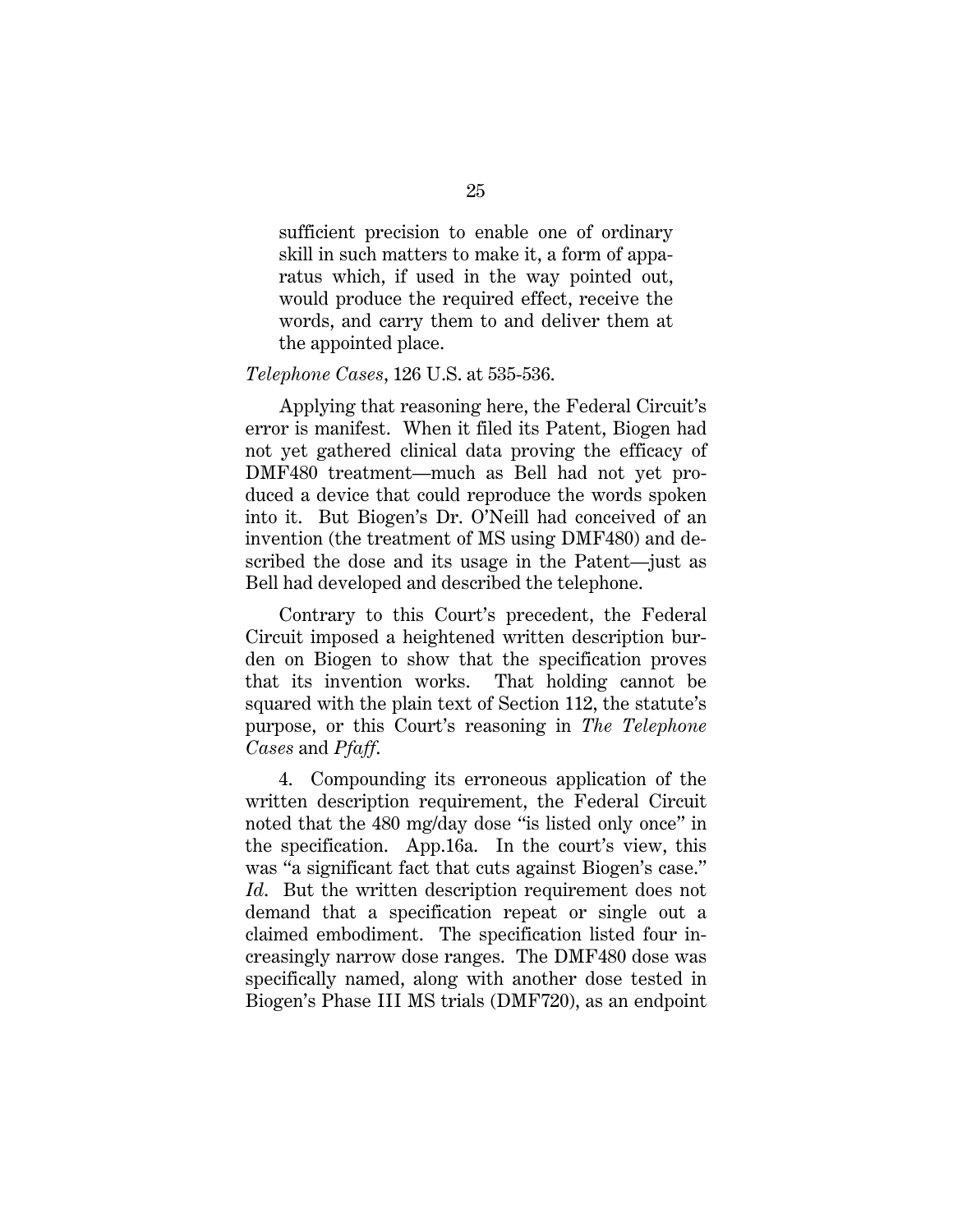of the narrowest range described in the specification as effective.

The Federal Circuit erroneously insisted that there must be some further repetition, or specific singling out, to satisfy the written description requirement. But the term "description" indicates only that a specification must identify an invention—not that it must do so repeatedly, or with special emphasis. As Judge O'Malley rightly observed in dissent, the panel majority concluded, in substance, "that a claim element must be disclosed multiple times." App.34a n.1. This judicial requirement has no basis in statute or in case law. *See Vanda Pharm. Inc.* v. *West-Ward Pharm. Int'l Ltd.*, 887 F.3d 1117, 1137 (Fed. Cir. 2018) ("The disclosure of a dose outside of the claimed range does not compel a finding that the asserted claims lack adequate written description."). Or, as the dissent from denial of rehearing en banc succinctly put the point, under the written description requirement, "[o]nce is enough." App.48a.

Relatedly, the Federal Circuit erroneously faulted Biogen for including unclaimed disclosures in the specification. It noted that the disclosure of DMF480's efficacy "appears at the end of one range among a series of ranges." App.16a; *see also* App.17a-18a ("the specification's only reference to DMF480 was part of a wide DMF dosage range and not listed as an independent therapeutically effective dose"). This mirrored the district court's reliance on testimony that a skilled artisan "would not know which dose … would be most effective for treating MS" or "preferred." App.80a.

The Federal Circuit's demand that the specification single out DMF480 was incorrect. This Court has explained that a patent application is allowed to disclose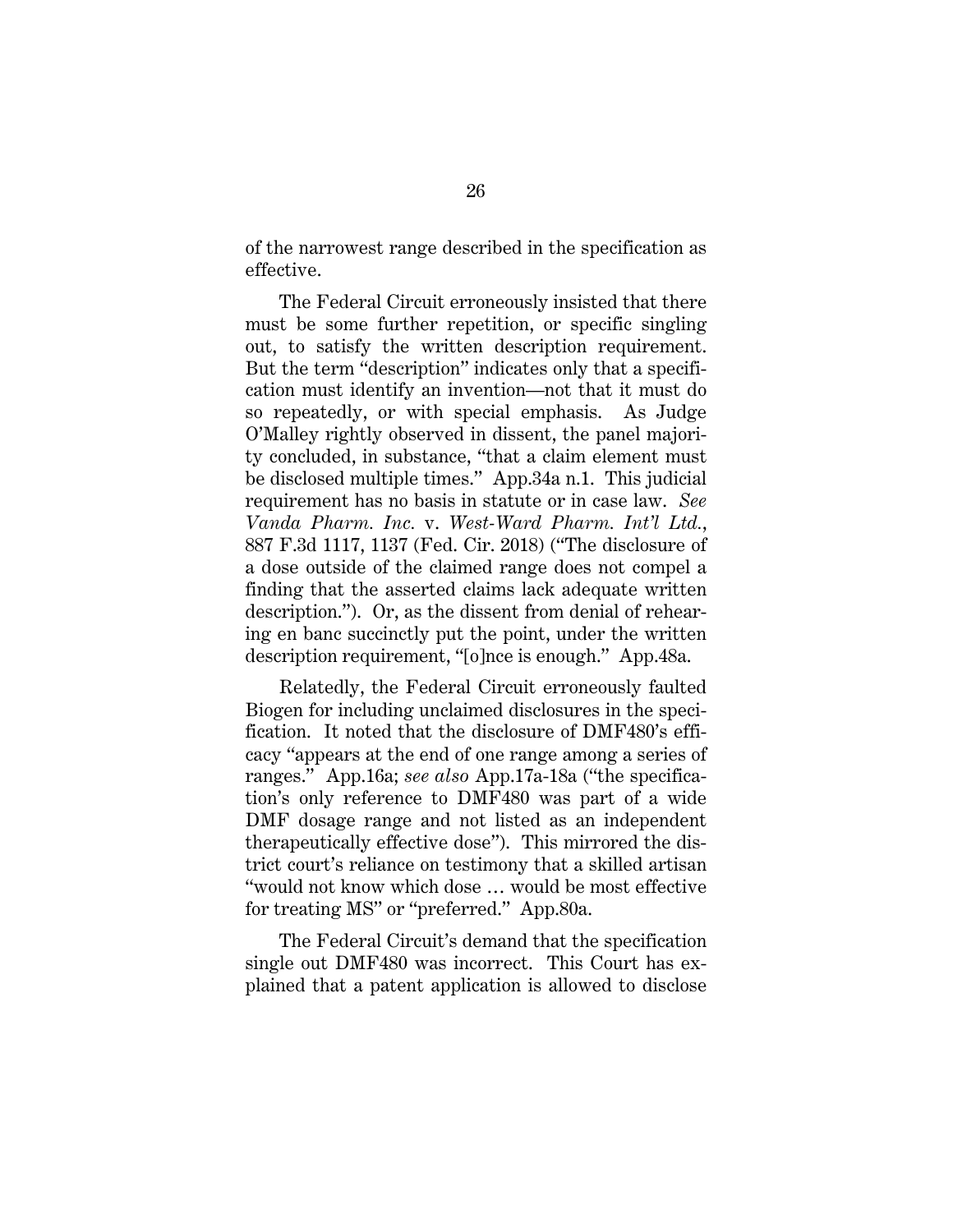multiple inventions that can be covered by multiple distinct claims, or not claimed at all:

[T]he law is well settled that if the several combinations are new and useful, and will severally produce new and useful results, the inventor is entitled to a patent for the several combinations, provided that he complies with the requirement of the Patent Act and files in the Patent Office a written description of each … He may give the description of the several combinations in one specification, and in that event he can secure the full benefit of the exclusive right to each of the several inventions by separate claims referring back to the description in the specification[.]

#### *Gill* v. *Wells*, 89 U.S. (22 Wall.) 1, 24 (1874).

The Court of Customs and Patent Appeals (the Federal Circuit's predecessor) similarly explained that "there would seem to be little doubt that the literal description of a species provides the requisite legal foundation for claiming that species" and "fail[ed] to see the relevance of the listing of several inoperative species when the species claimed is operative and performs as 'speculated.'" *Snitzer* v. *Etzel*, 465 F.2d 899, 902-03 (C.C.P.A. 1972).

Furthermore, the Federal Circuit's insistence on singling out the claimed dose as preferred erroneously imports "best mode" concepts into the written description requirement. App.51a. Making the court's error worse, Congress has specifically provided that any "failure to disclose the best mode shall not be a basis on which any claim of a patent may be canceled or held invalid or otherwise unenforceable." 35 U.S.C.  $§ 282(b)(3)(A).$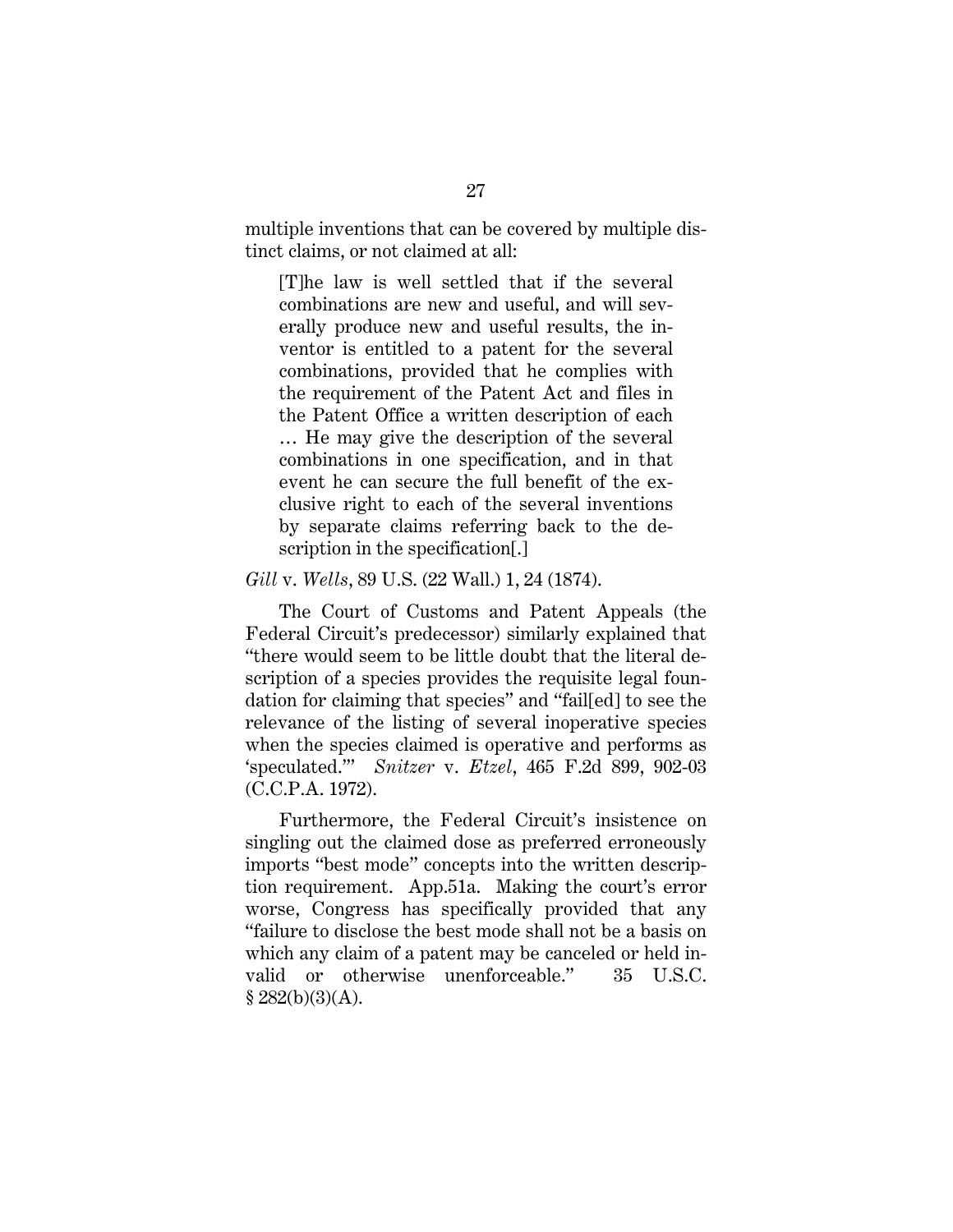By holding that the mention of other unclaimed disclosures somehow undermines the written description support for the claimed DMF480 to treat MS, the Federal Circuit imported into the written description analysis considerations found nowhere in that statutory requirement's plain text. *See* App.32a-35a (O'Malley, J., dissenting); App.46a (Lourie, J., dissenting).

\* \* \*

This Court has repeatedly cautioned the Federal Circuit against importing extraneous and atextual requirements into the Patent Act. *See Halo Elecs., Inc.*  v. *Pulse Elecs., Inc.*, 579 U.S. 93, 107 (2016) (rejecting the Federal Circuit's extraneous framework for enhanced damages as "inconsistent" with 35 U.S.C. § 284); *Octane Fitness, LLC* v*. ICON Health & Fitness, Inc.*, 572 U.S. 545, 554-55 (2014) (rejecting the Federal Circuit's "exceptional" case rule for attorneys' fees under 35 U.S.C. § 285 as "overly rigid"); *Nautilus, Inc.* v*. Biosig Instruments, Inc.*, 572 U.S. 898, 901 (2014) (rejecting "insolubly ambiguous" test for indefiniteness under 35 U.S.C. § 112(b)).

Yet that is precisely what the Federal Circuit did here. It required that the specification prove the described effect and indicated that a specification must repeat or single out a claimed embodiment. Each of these errors broke with Section 112's straightforward text and created a new, more stringent written description requirement that is based in neither law nor logic. As described in more detail below, these errors, if allowed to stand, will harm inventors, investors, potential licensees, and members of the public who rely on a stable and predictable patent system to encourage innovation.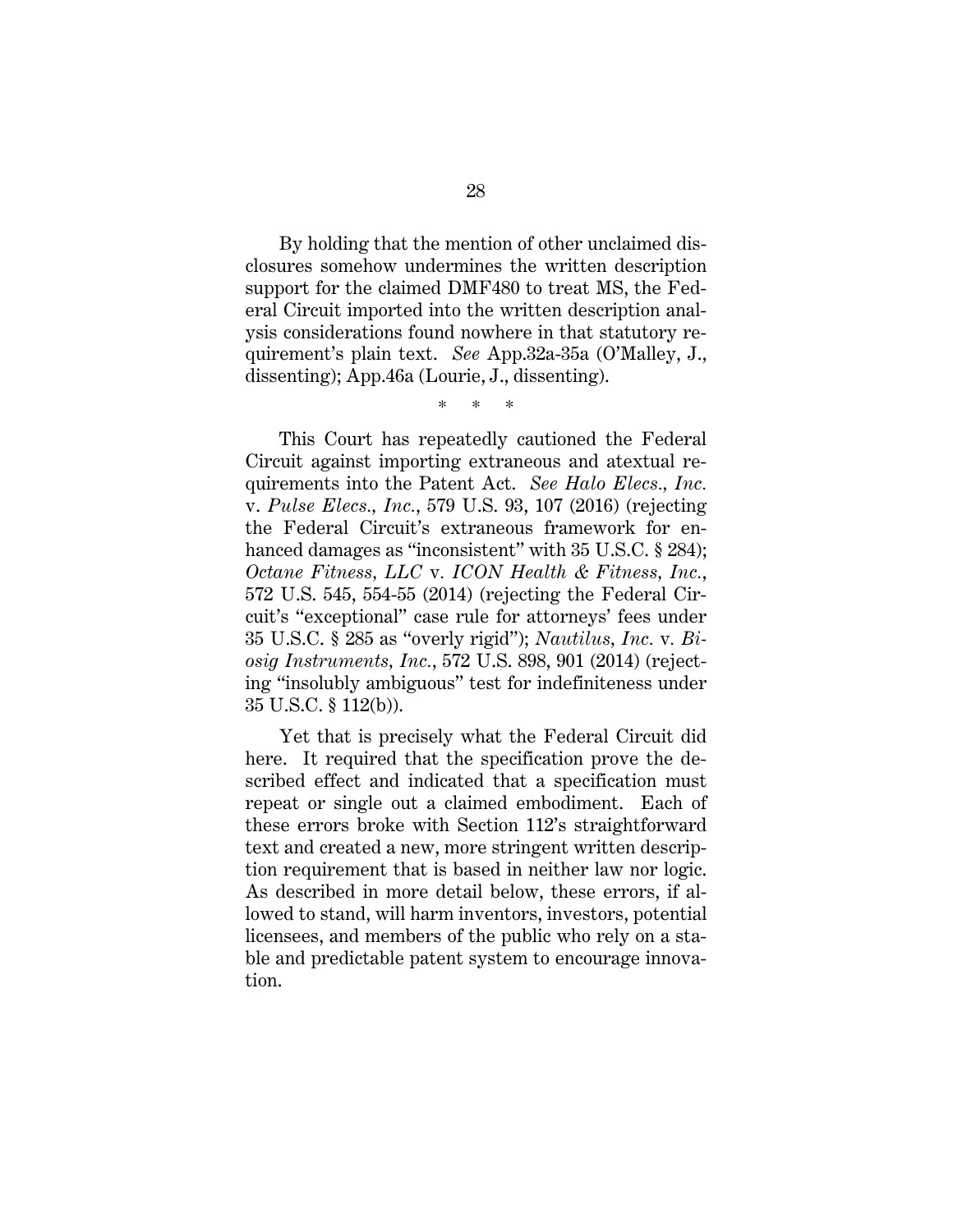#### **II. THE FEDERAL CIRCUIT'S DECISION THREATENS INNO-VATION AND WARRANTS REVIEW BY THIS COURT**

This Court's review is urgently needed to align the Federal Circuit's application of the written description standard with the plain text of Section 112. Because the Federal Circuit has nationwide jurisdiction over patent cases, its decisions govern proceedings in the USPTO and district courts across the country. Unless this Court acts, the Federal Circuit's erroneous rule will stifle innovation and generate enormous confusion.

As explained, the Federal Circuit's rule in effect requires that inventors provide proof of efficacy and actually reduce their inventions to practice before a patent application can be filed. *See supra* p. 22-25. That rule puts inventors in a bind. Under the Federal Circuit's approach, if an inventor files a patent application after conception of the invention but before acquiring proof of efficacy, she runs the risk that her patent will be invalidated for lack of a written description under Section 112. If she instead waits to gather data demonstrating proof of efficacy—as the Federal Circuit would have it—she runs the risk that public disclosures made in an effort to gather proof of efficacy will become prior art that bars the granting of a patent under 35 U.S.C. § 102 or § 103 altogether.

Although the problem will affect numerous industries, an example in the context of the pharmaceutical industry illustrates the point. Consider a pharmaceutical company developing a lifesaving drug treatment. The company ordinarily would seek a patent before all clinical trials are completed and the results are analyzed. But such a patent could be invalidated under the panel majority's heightened application of the written description requirement. To comply with the Federal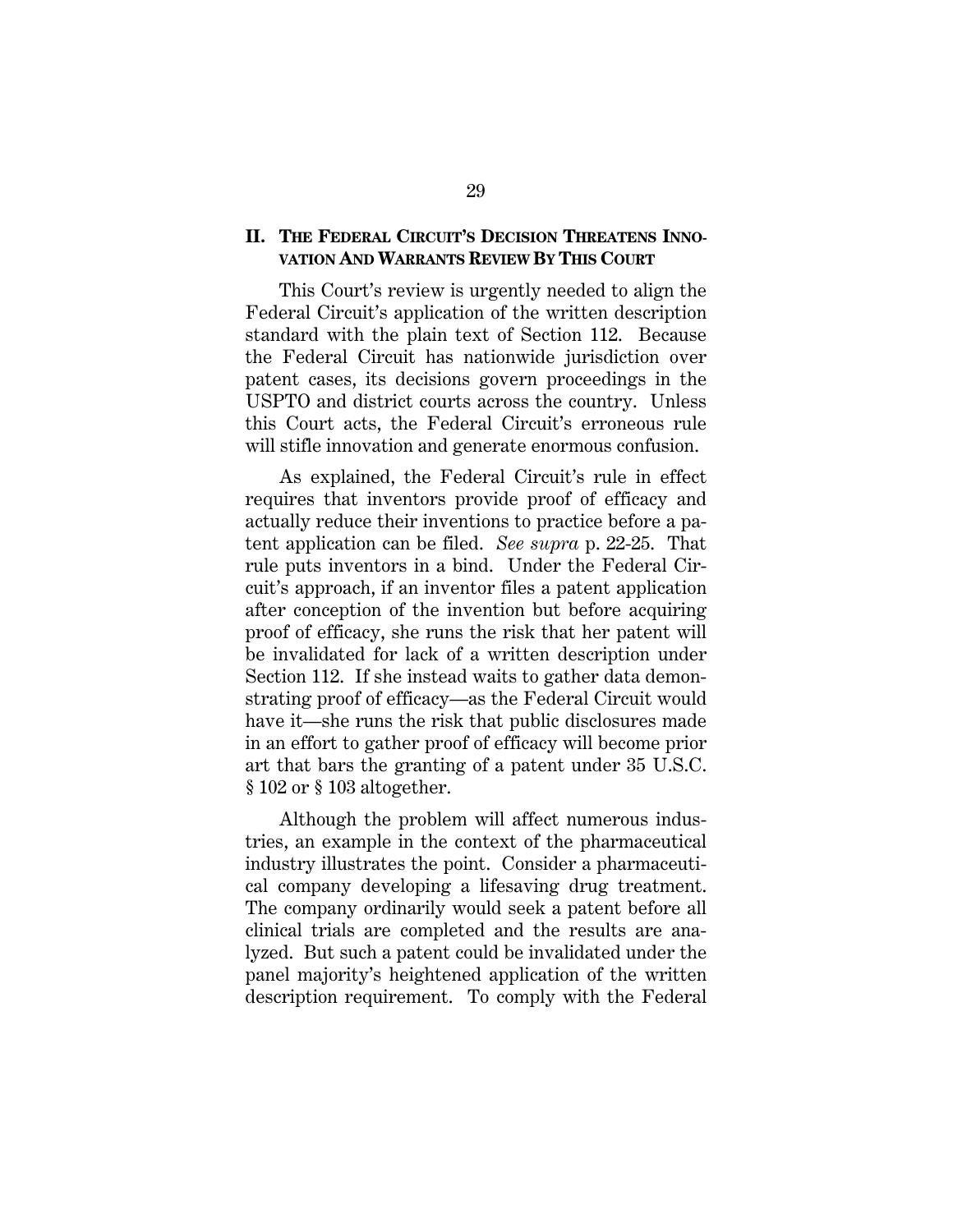Circuit's new rule, the company would have to delay seeking a patent until clinical trial results are in hand. Yet for new treatment methods, pharmaceutical companies are typically required to publicly disclose important details as part of the clinical-trial process, including disclosing dose information to enroll patients before the trials begin and disclosing interim clinical findings. *See* 42 U.S.C. § 282(j); 42 C.F.R. §§ 11.2-66. If the company waits until it has fully analyzed clinical trial results in hand to file a patent application, it likely would be unable to obtain patent protection for its new treatment method because its public clinical-trial disclosures could well render its invention either anticipated or obvious in light of the prior art and, thus, unpatentable. In short, whenever the patent application was filed, it would either be deemed too early or too late.

The Federal Circuit's rule will chill investment in innovative technologies. Few would be willing to incur considerable research-and-development costs without the prospect of patent protection. To return to the example of pharmaceuticals, the "process of developing a new drug and bringing it to market is long, costly, and risky." Grabowski et al., *The Roles of Patents and Research and Development Incentives in Biopharmaceutical Innovation*, 34 Health Affairs 302, 302 (2015). The cost of developing new pharmaceutical treatments is extraordinary, running an average of nearly \$1.4 billion in out-of-pocket costs. *See* DiMasi, et al., *Innovation in the Pharmaceutical Industry: New Estimates of R&D Costs*, 47 J. Health Econ. 20, 20, 31 (2016). None of these investments pays off quickly. *See* Thomas, et al., *Clinical Development Success Rates and Contributing Factors 2011-2020*, BIO 3, 10 (2001) (showing 10.5 year average development time from initial human trials to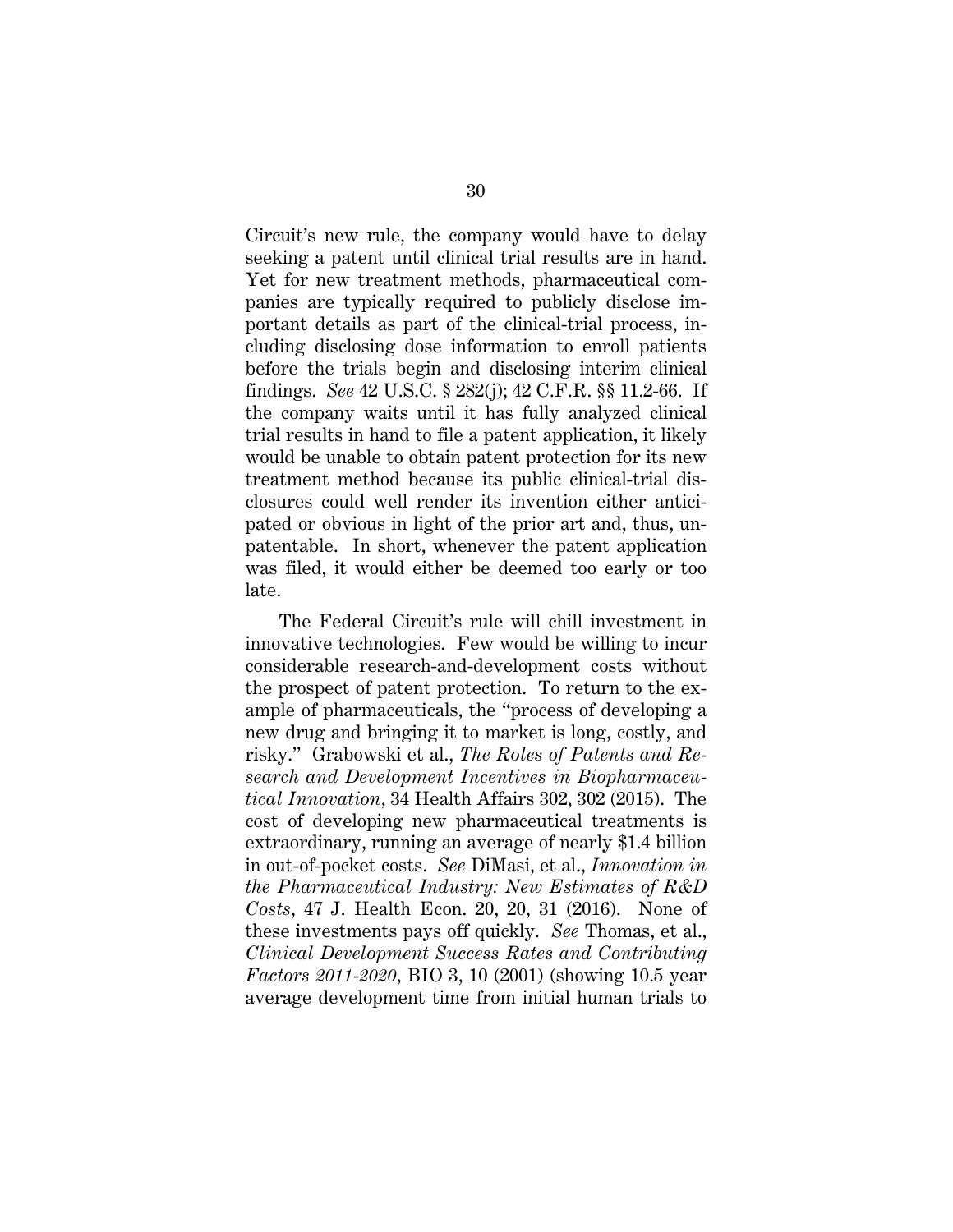FDA approval). Most do not pay off at all. *See id.* (showing only 8% of drugs obtain FDA approval).

Businesses and investors therefore assume considerable costs and business risk. Without the promise that their investment will be protected by effective patent rights, there will be no incentive to invest in important innovative technologies. This risk is especially acute for emerging companies, many of which do not yet have approved products that they can market. These emerging enterprises must seek patent protections as soon as possible to attract investment. The decision below fatally undermines their ability to do so.

The Federal Circuit itself has long recognized the serious consequences that would flow if courts demanded that inventors obtain clinical data before seeking a patent. In that case, "the associated costs would prevent many companies from obtaining patent protection on promising new inventions, thereby eliminating an incentive to pursue, through research and development, potential cures in many crucial areas such as the treatment of cancer." *Brana*, 51 F.3d at 1568.

The ruling below ignores this critical lesson and threatens to usher in an era of heightened uncertainty and confusion surrounding the patent system. This Court should intervene now before the Federal Circuit's erroneous application of the written description requirement upends the field and impedes the very sort of "technological growth and industrial innovation" that the Federal Circuit was created to "foster." *Markman*  v*. Westview Instruments, Inc.*, 517 U.S. 370, 390 (1996) (quotation marks omitted) (quoting H.R. Rep. No. 97- 312, at 20-23 (1981)).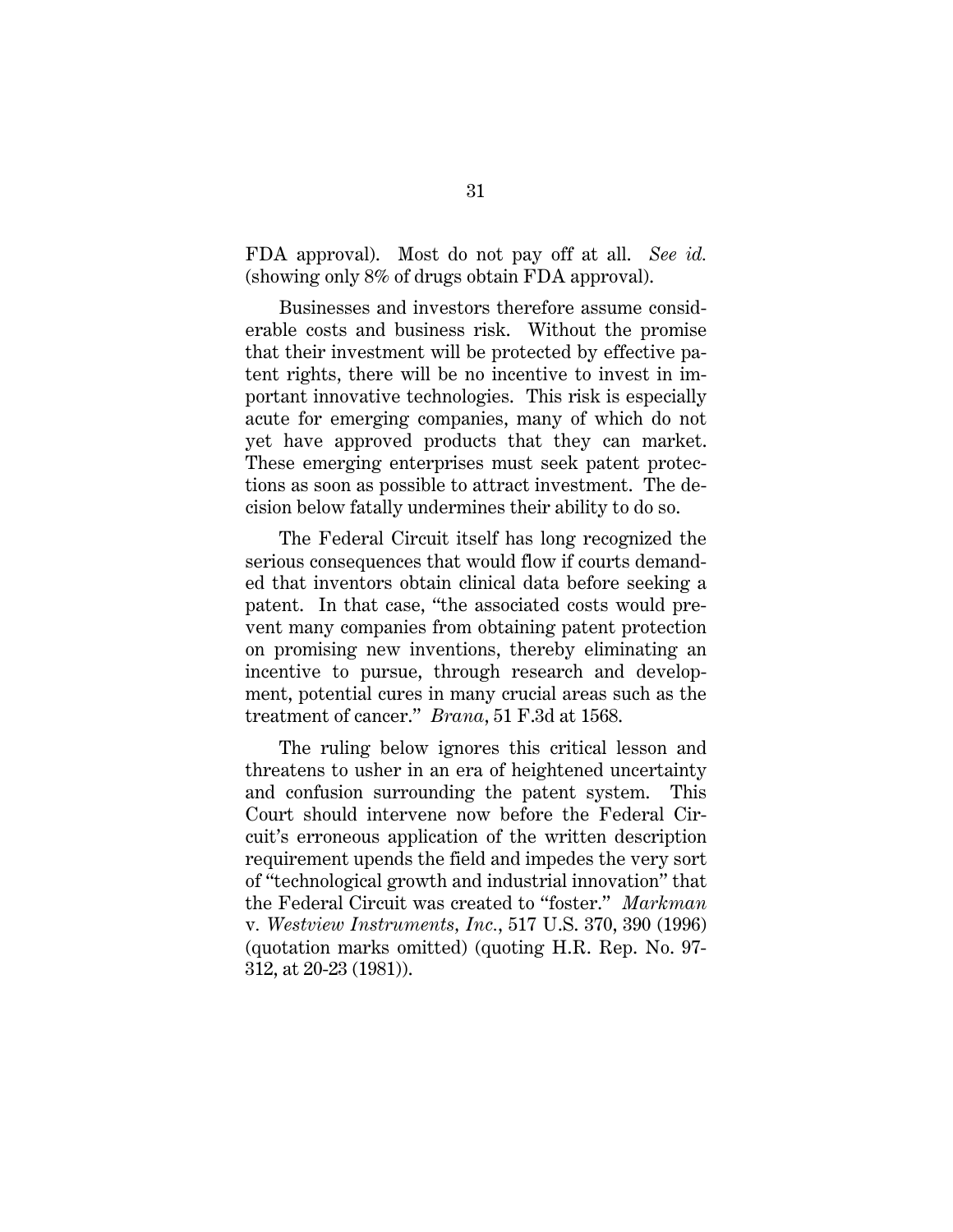## **III. THE FEDERAL CIRCUIT IS INTERNALLY DIVIDED ON A FREQUENTLY RECURRING QUESTION, CREATING A SUBSTANTIAL RISK OF INCONSISTENT AND PANEL-DEPENDENT DECISIONS**

Compounding the confusion and uncertainty created by the decision below, the Federal Circuit is sharply divided on the question of the written-description standard. Disagreement on such a fundamental and recurring question creates additional uncertainty and raises an intolerable risk of panel-dependent decisions. Because the Federal Circuit has nationwide authority to hear patent appeals, and because it declined to hear this case en banc, only this Court can clarify the written description standard and settle this intra-circuit conflict.

The conflicting opinions in this case reflect a fundamental disagreement on an important legal question that will affect many future cases. Judge O'Malley dissented from the majority's conclusion that the Patent did not describe the DMF480 dose. The three additional judges who dissented from denial of rehearing en banc also cataloged multiple errors in the panel majority's reasoning. They stressed that the panel incorrectly "imported operability considerations into the written description analysis" by "focusing on whether the patentee *proved* that 480 mg per day is an effective amount to treat multiple sclerosis—as distinct from whether the … [Patent] specification *discloses* that 480 mg per day is an effective amount to treat multiple sclerosis." App.50a. The en banc dissent also laid out the grave consequences of the panel majority's opinion: It "creates confusion for future patent applicants and litigants regarding what is required to meet the written description requirement." App.51a-52a. En banc review was therefore warranted not to "simply … cor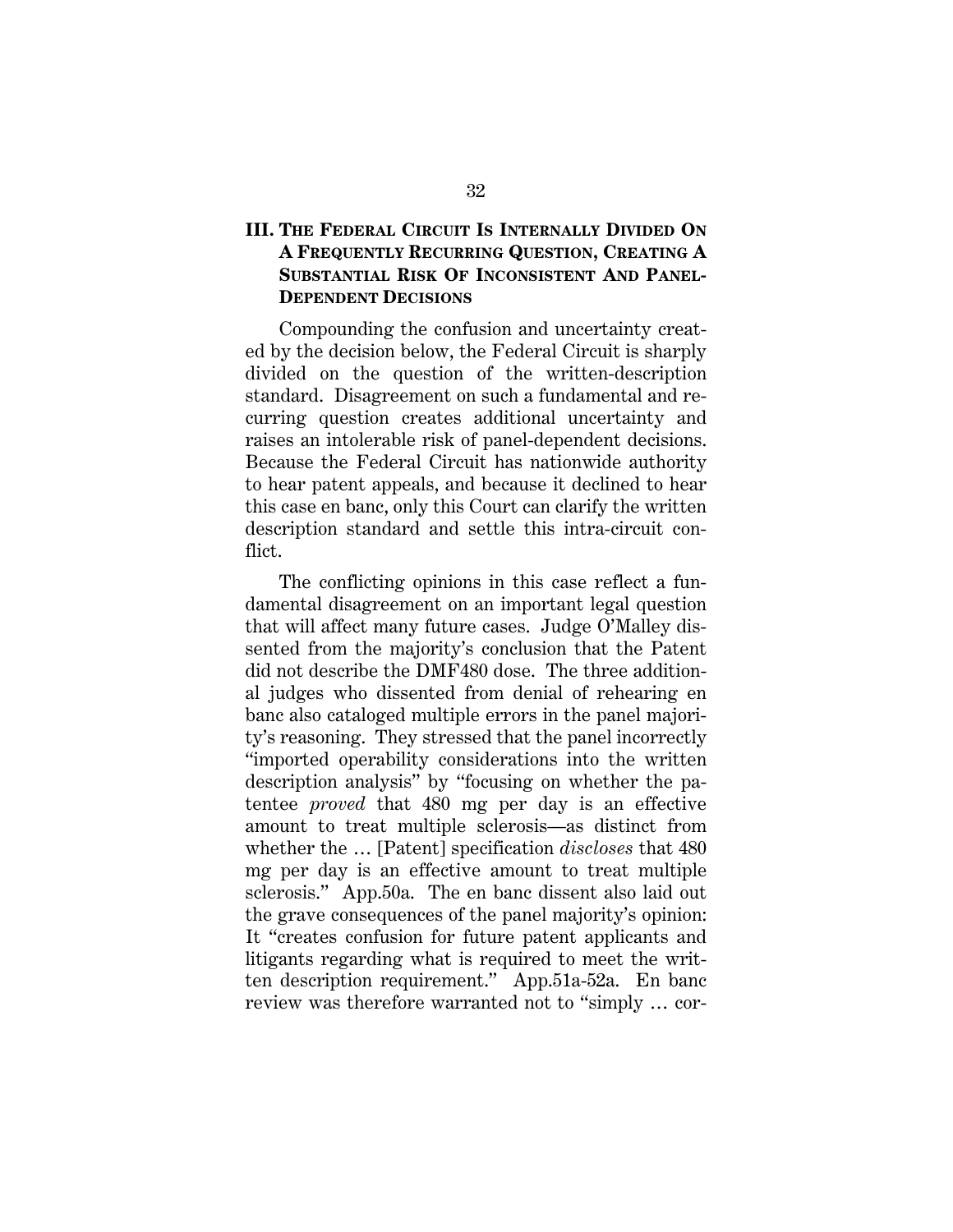rect errors in one case" but instead to restore "clarity for future litigants by reaffirming the proper boundaries of the written description requirement." App.54a.

As is clear from these conflicting opinions, the Federal Circuit is deeply divided on the written-description standard. This internal split on something as fundamental as the written description requirement is untenable and adds to the substantial uncertainty that already existed. *See, e.g.*, Rabinowitz, *Ending the Invalidity Shell Game: Stabilizing the Application of the Written Description Requirement in Patent Litigation*, 12 Minn. J.L. Sci. & Tech. 127, 148 (2011) ("Proper application of the written description doctrine is challenging" because "the Federal Circuit's development of the law surrounding the written description requirement has been turbulent" and "the contours of the legal test for written description are ever-evolving.")

This Court has explained that "predictability and stability are of prime importance" in matters affecting "property rights." *Landgraf* v. *USI Film Prods.*, 511 U.S. 244, 271 (1994). As the dissent from denial of en banc rehearing recognized, the panel majority's decision weakens that stability and instead injects considerable confusion into patent law. The split in the Federal Circuit only compounds that uncertainty because application of the written description requirement is likely to turn on the happenstance of which panel is assigned to a case. And the question of what the written description requirement demands is sure to recur many times in the future because Section 112 mandates that every patent provide a "written description."

This uncertainty undermines the purpose of the Federal Circuit, which is to "produce desirable uniformity in this area of the law." S. Rep. No. 97-275, at 5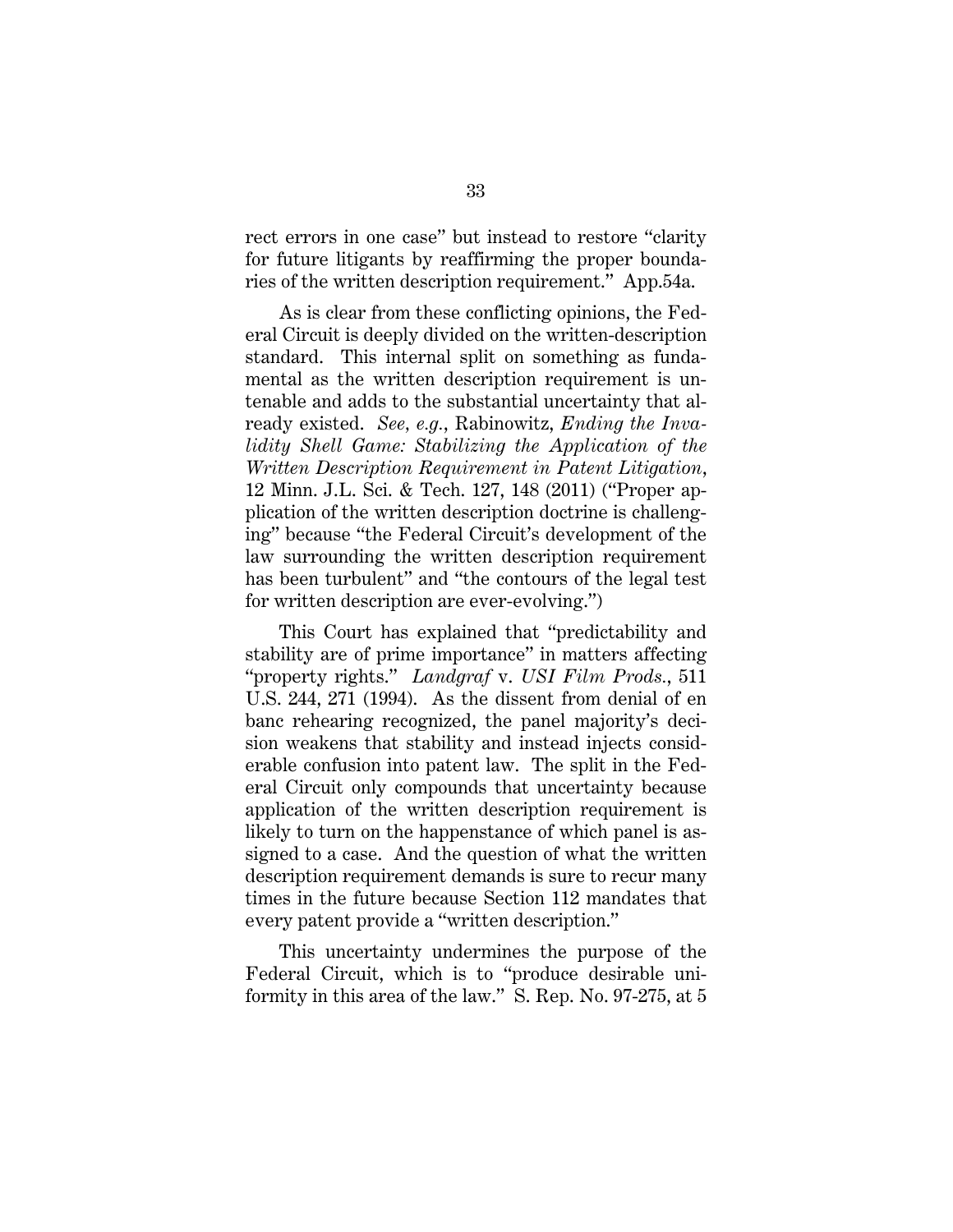(1982), *reprinted in* 1982 U.S.C.C.A.N. 11, 15; *see also Markman*, 517 U.S. at 390 (stating that "[i]t was just for the sake of such desirable uniformity that Congress created the Court of Appeals for the Federal Circuit as an exclusive appellate court for patent cases"). And it leaves inventors, investors, licensees, and the public with little guidance to navigate the patent system. This Court must step in to restore clarity to that system by enforcing the statute as written rather than as rewritten by the Federal Circuit.

#### **IV. THIS CASE IS AN IDEAL VEHICLE FOR ADDRESSING THIS IMPORTANT LEGAL QUESTION**

This case is an ideal vehicle for this Court to address the written description requirement. The question presented was raised and squarely addressed by the Federal Circuit in a published, precedential decision. The panel majority's decision extends the atextual approach that the Federal Circuit has taken to Section 112. The dispute between the panel majority and dissenters has crystalized the disputed legal questions regarding the written description standard. The district court expressly found that Biogen scientist Dr. O'Neill had conceived of the claimed invention by 2003. App.59a, 86a; *see* C.A.J.A.1612-1613. And multiple amici weighed in below to elaborate on the stark consequences of the panel's decision and urged the court of appeals to rehear the case en banc.

Because the Federal Circuit declined Petitioner's request to clarify the written description standard, it falls to this Court to ensure Section 112 is correctly applied and faithfully implemented. The Federal Circuit's application of a heightened written description requirement conflicts with the statute and precedent. The legal issues are fundamental, and the stakes are